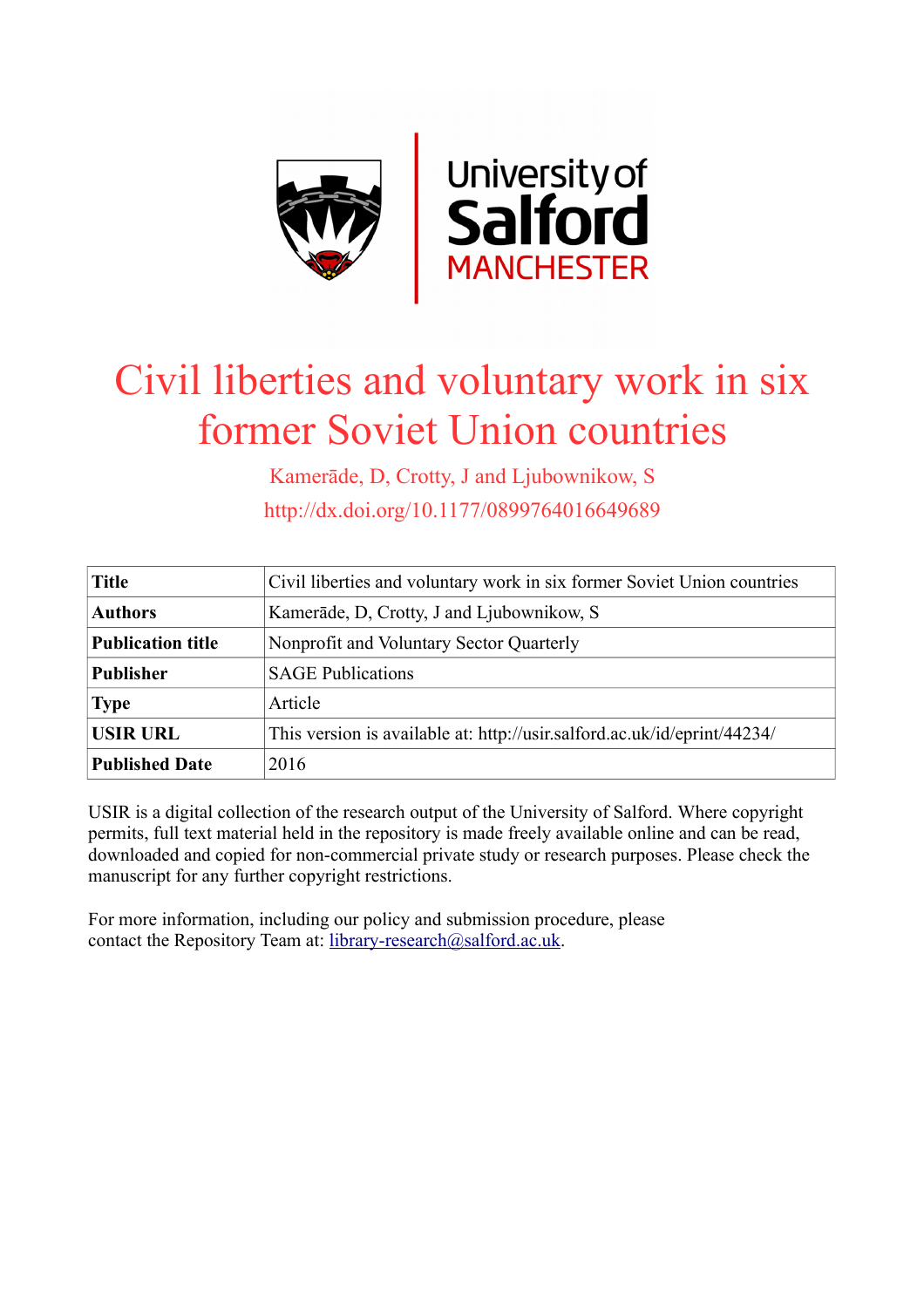#### **Authors: Kamerāde, D., Crotty, J., Ljubownikow, S.**

**Contact: d.kamerade@bham.ac.uk**

# **Civil Liberties and Voluntary Work in Six Former Soviet Union Countries Abstract**

To contribute to the debate as to whether volunteering is an outcome of democratization rather than a driver of it, we analyze how divergent democratization pathways in six countries of the former Soviet Union have led to varied levels of voluntary work. Using data from the European Values Study, we find that Latvia, Lithuania, and Estonia - which followed a Europeanization path - have high and increasing levels of civil liberties and voluntary work. In Russia and Belarus, following a pre-emption path, civil liberties have remained low and voluntary work has declined. Surprisingly, despite the Orange Revolution and increased civil liberties, voluntary work rates in Ukraine have also declined. The case of Ukraine indicates that the freedom to participate is not always taken up by citizens. Our findings suggest it is not voluntary work that brings civil liberties, but rather that increased civil liberties lead to higher levels of volunteering.

**Keywords:** voluntary work, nonprofit sector, cross-national comparison, democratization, former Soviet Union countries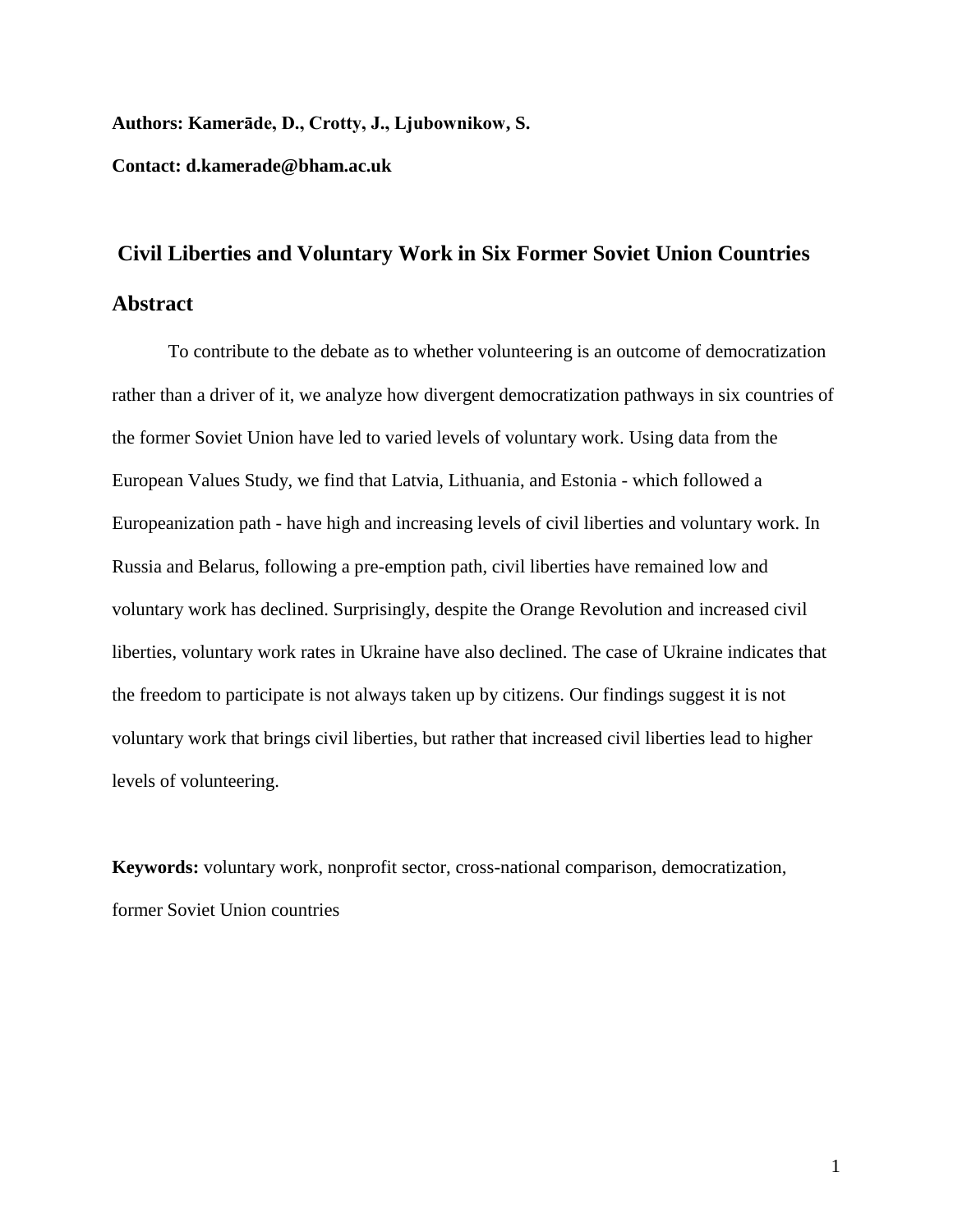#### **Introduction**

Numerous authors have emphasized the political and economic importance of voluntary organizations and voluntary work in modern societies (see amongst many Fung, 2003; Linz & Stepan, 1996; Tocqueville, 1864). Despite this, the way that political change affects levels of voluntary work is not resolved consistently in the literature. In this paper we attempt to clarify the relationship between democratization and voluntary work by examining trends in voluntary work in six countries of the Former Soviet Union (FSU).

Most of the theories and comparative studies on cross-national differences in voluntary work have focused on comparing the rates of voluntary work across countries with different political regimes (see for example Grönlund et al., 2011; Halman, 2003; Hustinx, Cnaan, & Handy, 2010; Salamon & Anheier, 1998). These approaches have often focused on one point in time, providing a snapshot of the relationship between voluntary work and political regime. They do not consider the impact of the political-institutional context on voluntary work over time and so say little about how political change affects volunteering rates. To address this gap, we focus on varied pathways of democratization and institutional change and how they have impacted voluntary work. We do so by looking across both multiple contexts within the democratizing states of the FSU and over a period of time from 1999 to 2008.

The FSU presents a unique situation with respect to political-institutional change. Following the collapse of the Soviet Union, 15 independent states emerged, with the political antecedents of a centralized, undemocratic Soviet state that they were part of for five decades following the end of World War II. Despite this common institutional and political inheritance<sup>1</sup> these successor states embarked on their own paths to social, political and economic reforms taking differing institutional development trajectories (Stark, 1991). One of the key differences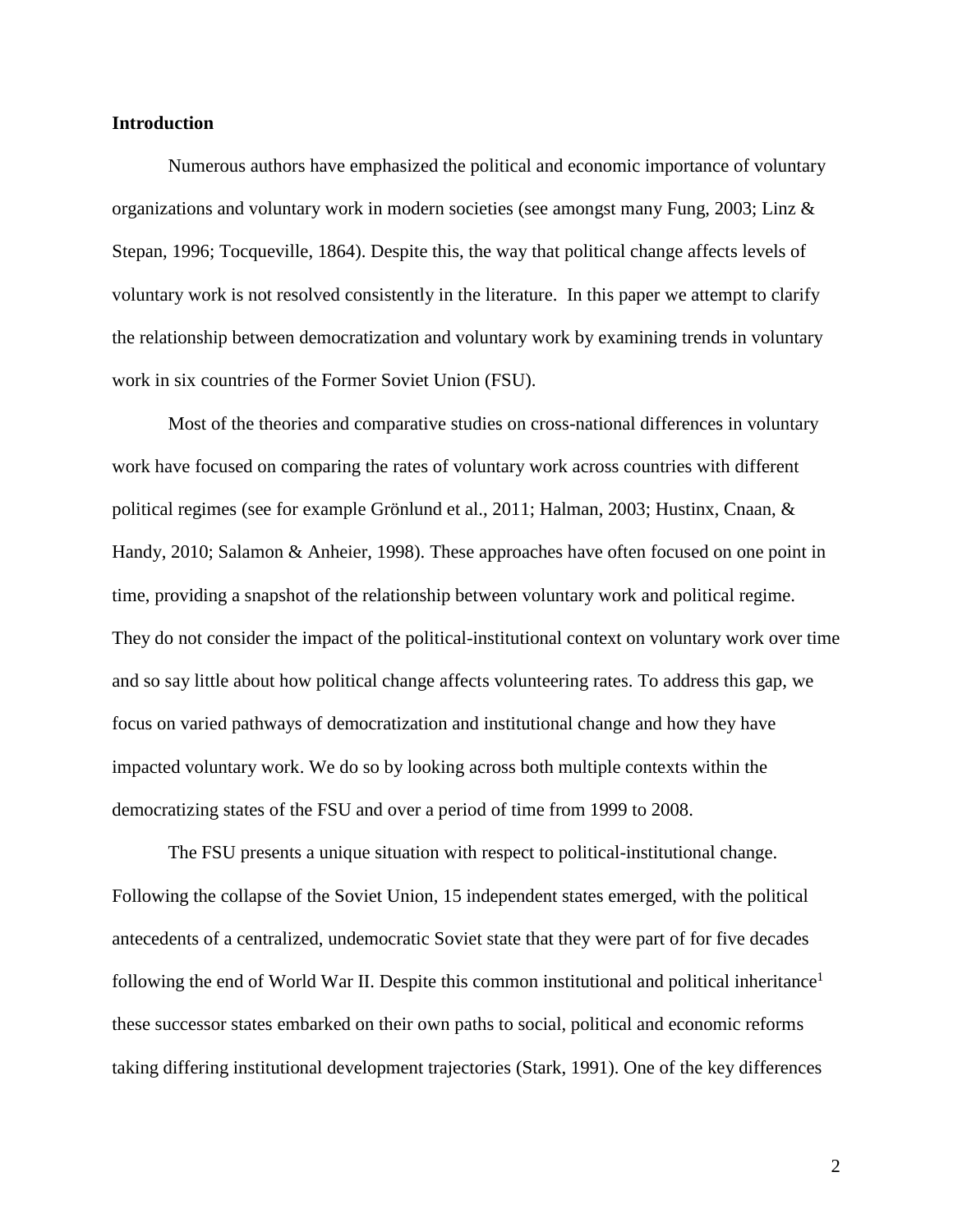in these reforms was the extent to which they facilitated the strengthening of civil liberties as part of the democratization process. The political-institutional development within each of these countries influenced the shape and scope of civil liberty development. Therefore civil liberties and their change over time provide an ideal proxy for institutional development vis-à-vis democratization in these six countries.

Studying voluntary work in the FSU enables us to shed light on some fundamental assumptions about how public participation or voluntary work relates to processes of democratization and emerging democratic governance and civil liberties. The freedom to assemble and participate freely in organizations is a key aspect of democratization (Diamond, 1999). These are often seen as basic freedoms of a democratic society (Linz & Stepan, 1996) and a pre-condition for the existence of civil society and its agents such as nonprofit organizations (Muukkonen, 2009). Consequently, civil liberties as an outcome of democratization and institutional changes form an important pre-condition for voluntary work.

We draw on European Values Study data (EVS, 2011) which demonstrates substantial variations in voluntary work rates, aligned with the different political-institutional development trajectory taken across the six countries studied. We have divided our paper into five sections. We turn first to examining the issue of political conditions and their effects on voluntary work, specifically drawing out the insight provided by studies comparing volunteering across different geographical contexts. Part 2 provides an in-depth elaboration of the development of civil society, volunteering and the political-institutional context of each of the six FSU countries, which are the subject of our study. We then describe the methodology of our study before presenting the results, looking first at country-level developments, before comparisons across the six case countries. We end our paper with a discussion of the results.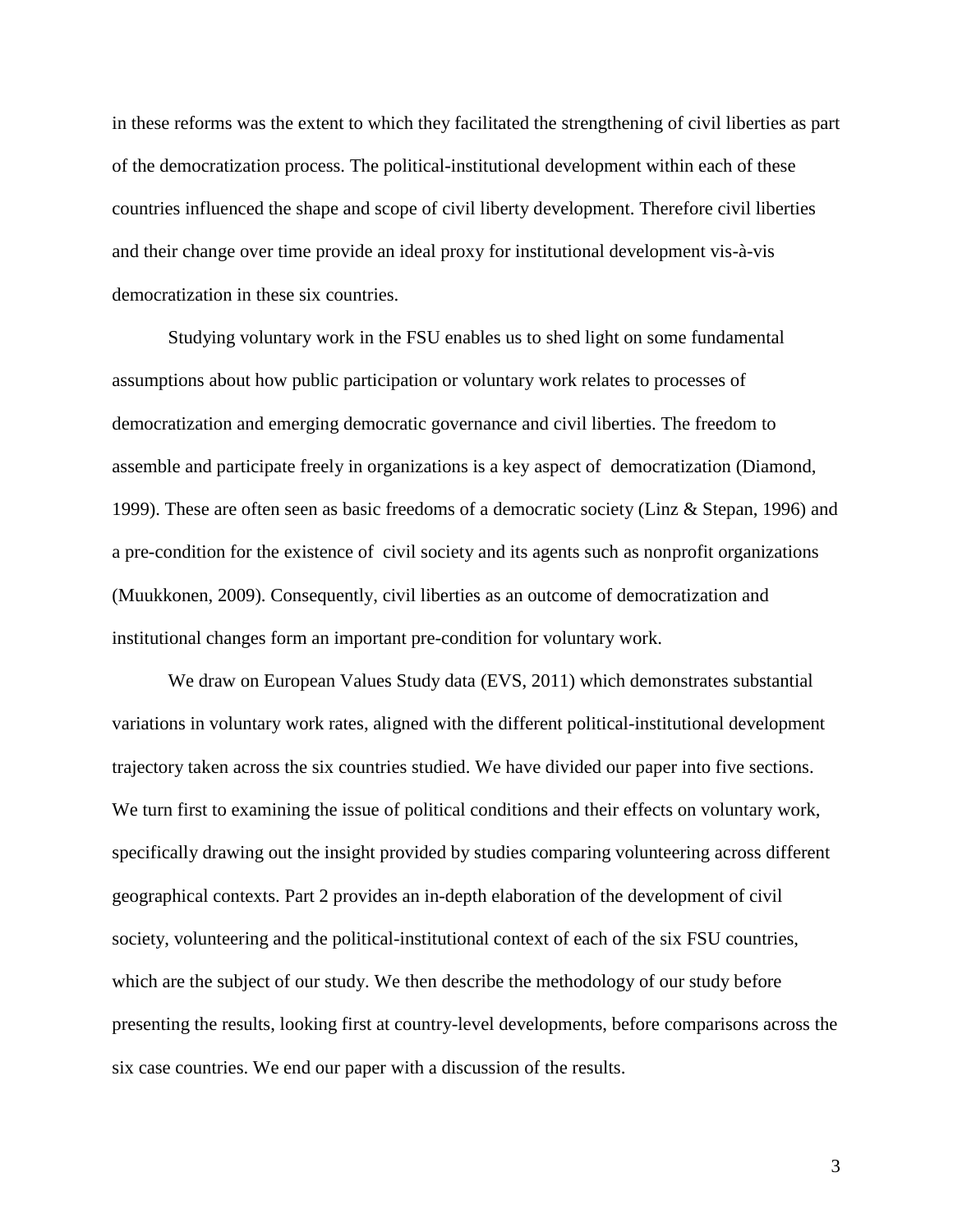#### **Institutional Context and Volunteering**

Since Tocqueville's (1864) work on democracy in the United States, voluntary work and public participation has been of interest to several generations of social scientists. However, the volunteering literature is still dominated by a multiplicity of definitions of voluntary work and a myriad of theoretical explanations for its existence and national differences (Hustinx et al., 2010). This notwithstanding, the broad literature provides insights into many aspects of voluntary work, particularly about why individuals might volunteer (Wilson, 2012).

Both individual characteristics and institutional arrangements are important factors in determining volunteering (Anheier & Salamon, 1999; Grönlund et al., 2011; Handy et al., 2010; Hodgkinson, 2003; Salamon & Anheier, 1998; Salamon & Sokolowski, 2003). Cross-national comparative studies demonstrate that factors predicting an individual's motivation to volunteer, for example age, level of education, religion, race, life course, parental volunteering, income or psychological state, are relatively similar across different contexts (Wilson, 2012). However, as volunteering rates differ across contexts, it is institutional factors, such as a country's economic development, government policy and spending, the age of democracy, level of religiosity or level of political and civic rights (Halman, 2003; Hustinx & Lammertyn, 2004; Inglehart, 1997; Penner, 2002; Ruiter & Graaf, 2006; Salamon & Anheier, 1998; Salamon & Sokolowski, 2003; Snyder & Omoto, 2008), that lead to varying volunteering rates across countries (Hodgkinson, 2003; Voicu & Voicu, 2009), and also between regions within one country (Rotolo & Wilson, 2012). Contexts with higher level of religiosity also have higher volunteering rates (Forbes  $\&$ Zampelli, 2012; Hodgkinson, 2003; Ruiter & Graaf, 2006). Halman (2003) also asserts that democratic history (i.e. how long a country has had working democratic governance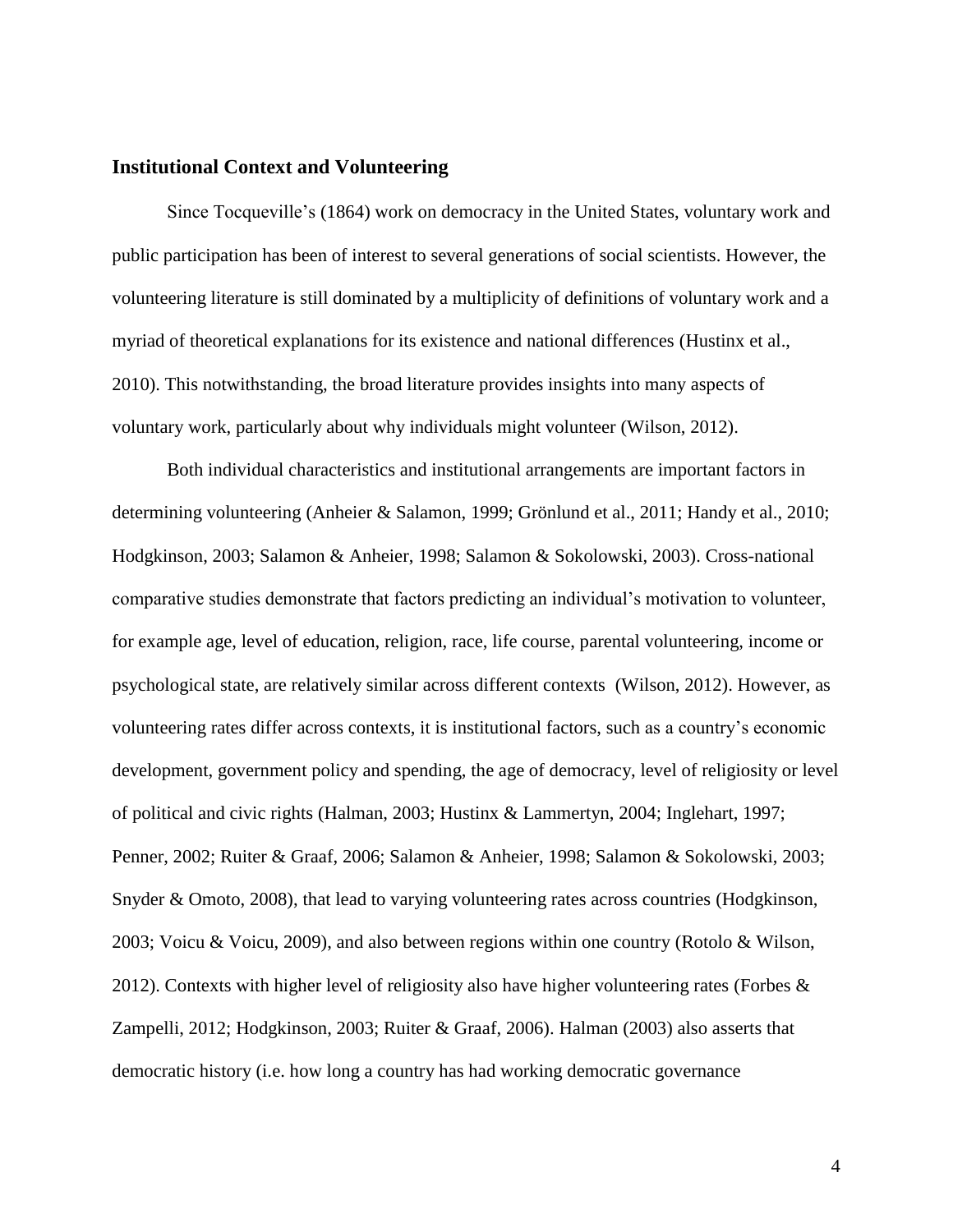arrangements) is an important factor in determining volunteering rates. However work that has attempted to look at more than one country or setting has failed to establish which if any of these factors lead to more volunteering (Hodgkinson, 2003; Musick & Wilson, 2008; Ruiter & Graaf, 2006; Wilson, 2000, 2012). Thus further clarification is required about how institutional factors and political conditions affect volunteering in comparative settings. We now turn to the theoretical framework guiding our analysis.

#### *Social Origins Theory (SOT)*

From a theoretical perspective democratization/modernization theory, varieties of capitalism, welfare state theory and social origins theory could all be considered relevant in this study as they consider the link between democratic development and institutional factors<sup>2</sup>. The varieties of capitalism approach, although enabling the consideration of voluntary work, is however, ultimately concerned with economic output (Hall & Soskice, 2001; Hall & Thelen, 2009). Democratization theory/modernization theory does make a link to voluntary work more directly by suggesting that improved economic circumstances lead to changes in cultural values resulting in, among other things, raising self-expression and thus political participation and engagement in voluntary work (Inglehart, 1997; Inglehart & Baker, 2000; Lipset, 1959). However, within this theoretical perspective, explanations of voluntary work align with demographic considerations (i.e. social heterogeneity, income levels and similar (Musick & Wilson, 2008)) rather than link it directly to the prevailing political institutional context and changes therein. Welfare state theory (Esping-Andersen, 1989) focuses on the strength of the social entitlements of individuals. A key assumption is that voluntary work provides help to individuals to offset the lack of social entitlement services (Esping-Andersen, 1989). Salamon and Anheier (1998) take up this idea and develop the social origins theory (SOT) as a framework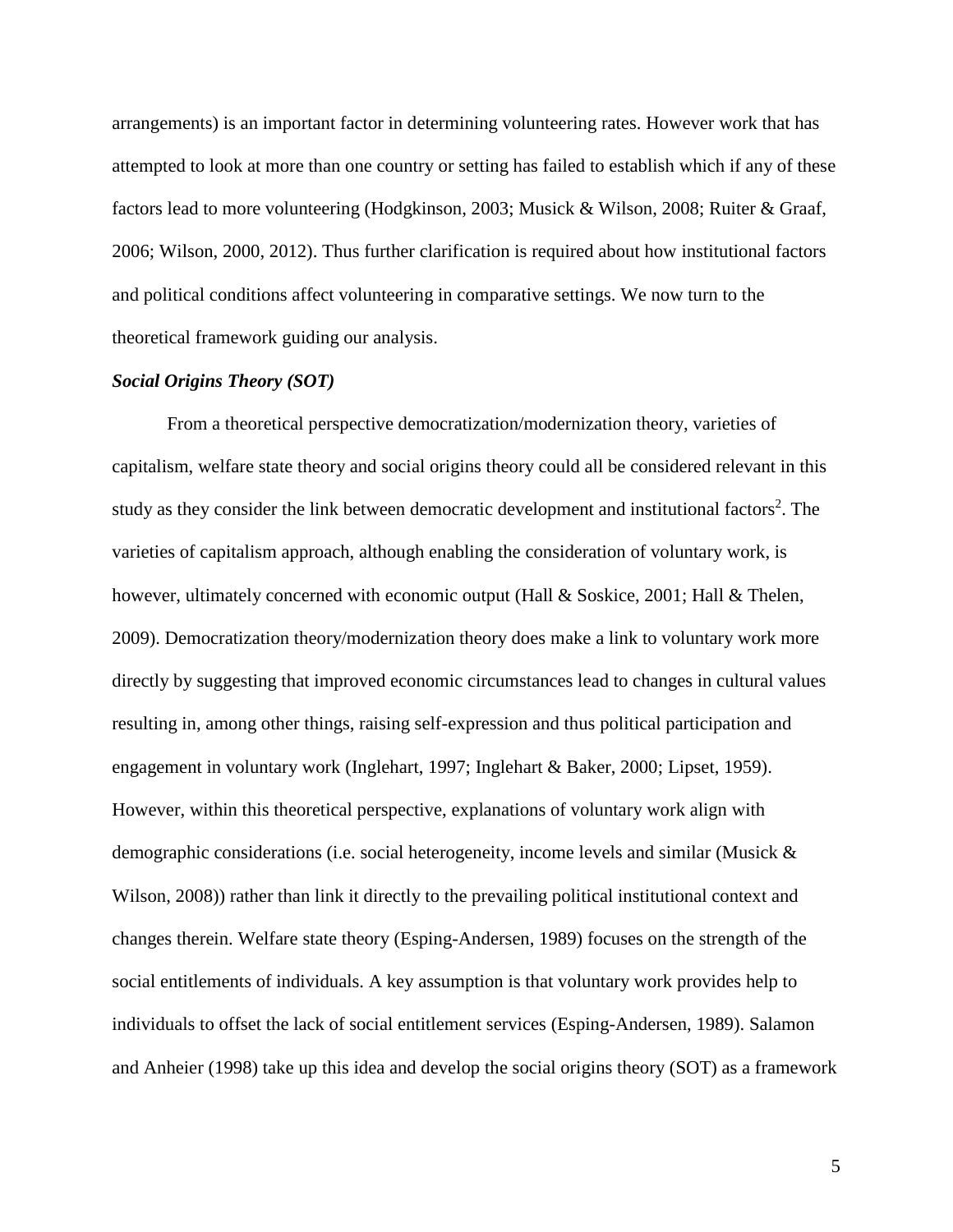to explain the existence of nonprofit organizations. SOT groups countries into civil society regimes based on government welfare spending (as % of GDP) and the size of the nonprofit sector (measured by % of paid employment in legally registered non-profit organizations). This results in the categorization of civil society into liberal, corporatist, social-democratic and statist. Previous research shows that social democratic and liberal regimes have higher rates of volunteering (Hodgkinson, 2003; Inglehart, 1997; Salamon & Anheier, 1998; Salamon & Sokolowski, 2003), corporatist regimes have moderate levels of volunteering while statist regimes have relatively low levels of volunteering (Hale, 2002; Salamon & Anheier, 1998; Salamon & Sokolowski, 2003). Most crucially for this paper, SOT is the only framework that links voluntary work directly to institutional factors bringing together the existence of the relevant infrastructure for volunteering (i.e. nonprofit organizations (Wilson, 2012) and government welfare spending (Esping-Andersen, 1989). Thus SOT provide the most advanced theoretical framework to compare volunteering across contexts (Hustinx et al., 2010).

Salamon and Sokolowski (2003) argue that although SOT predicted volunteering rate differences well in developed democratic contexts, it did so less consistently for post-Communist countries. Given the post-Communist nature of FSU countries, these insights call for the adjustment of SOT to better capture contexts which are still undergoing processes of democratization (Wagner, 2000); where voluntary work outlets (the nonprofit organizations) are still developing or are in flux. Salamon and Sokolowski (2003) argue that neither government spending nor percentage of employment are viable to use in classifying countries into regimes in post-Communist contexts. This is due both to a lack of reliable data and a less professionalized and resource-poor nonprofit sector. Government welfare spending - initially understood as a response to institutional decisions made by a government due to public preferences (Esping-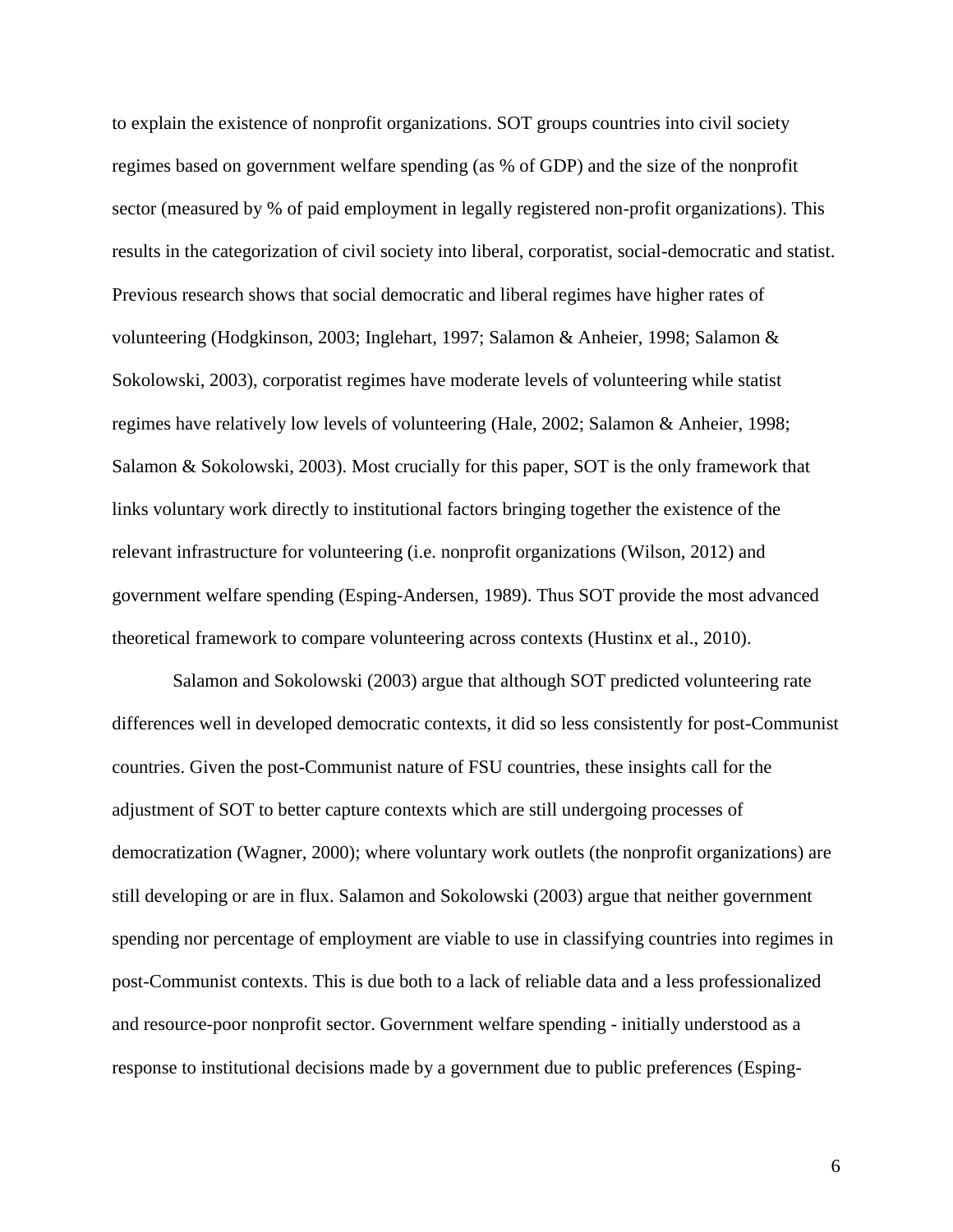Andersen, 1989; Salamon & Anheier, 1998) – also suffers from data reliability issues in the post-Communist context. In particular in some FSU states, rather than public preferences influencing government decision-making, welfare spending drastically decreased in the early years of economic transition as a result of budgetary constraints imposed by the Washington Consensus (Titterton, 2006).

Wagner (2000) offers the idea of the 'public sphere' - the societal space where individuals can assemble freely and express opinions without restriction (Habermas & Burger, 1996) - as alternative proxy for the nonprofit sector size. According to Wagner (2000), the governance context can be either government-dominated with little public participation or pluralistic with frequent public participation. Whether the public sphere is governmentdominated or pluralistic is also mirrored in the level of civil liberties. Thus we argue that a government-dominated context is reflective of absolute state power with the state influencing economic matters (e.g. state-corporatism) and social life (e.g. direct and indirect control of the media) and often materialized in low levels of civil liberties. A pluralistic context is an institutional setting characterized by constant and public negotiation between various societal actors (the state, the economy, the NPO sector) without one actor having absolute influence - and thus resulting in high levels of civil liberty.

Thus, we operationalize this idea of the public sphere by drawing on the Freedom House Index of Civil Liberties and operationalize this in place of the government welfare-spending dimension of SOT (i.e. the independent variable). The Freedom House Index of Civil Liberties measures a variety of dimensions pertinent to volunteering such as the freedom to develop views, institutions and personal autonomy outside of the state, including freedom of association. Hence it provides an ideal proxy for the concept of a public sphere that is either pluralistic or dominated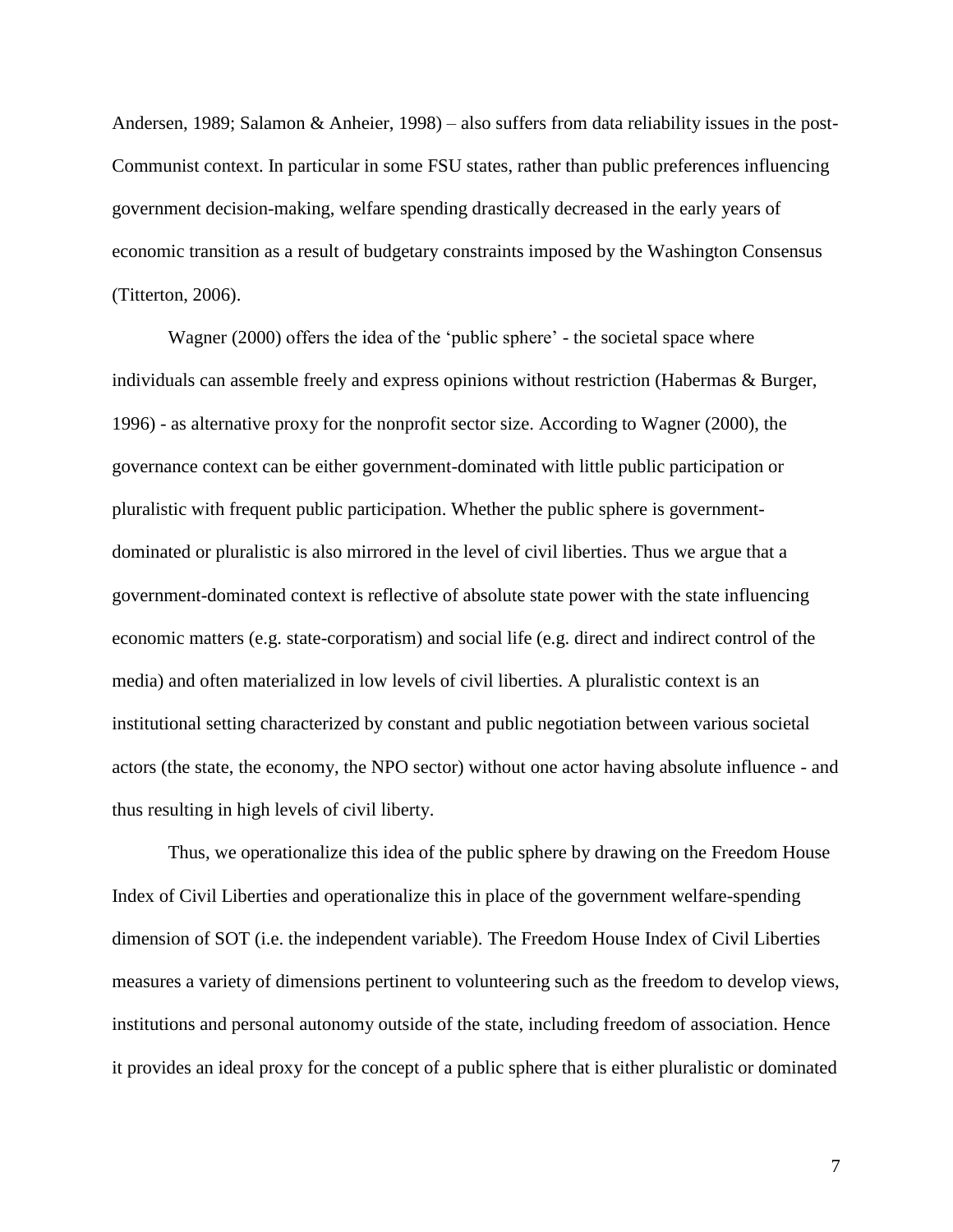by the state. Moreover, similar to government welfare spending, nonprofit sector employment data for the early transition period is unreliable within many FSU countries. Further, much of the nonprofit sector employment that did exist in Ukraine or Russia was taking place in the informal economy (Round, Williams, & Rodgers, 2008). Thus measuring nonprofit sector size as a % of employment might not be reflective of actual size. Hence, we gauge the size of the nonprofit sector by using the proxy of the degree of voluntary work in formal organizations (i.e. dependent variable).

Using the governance context (civil liberties) and aggregate volunteering rates, it can be hypothesized that the civil society regimes in FSU countries can be reliably classified into two groups – those pursuing democratization and those experiencing anti-democratization. Consequently, drawing on this revised Social Origins Theory, we would expect that at any point in time *higher and increasing levels of civil liberties are associated with higher levels of voluntary work* (Hypothesis 1). We now turn to illustrating the institutional development trajectories of the FSU countries in order to formulate further hypotheses.

#### *The FSU Context*

Citizen participation contributed to bringing the Soviet Union to an end. Using the new freedoms afforded to it by Gorbachev's policy of perestroika, the environmental movement - the only dissident group that had been tolerated by the regime - led protests on air quality and other public health issues (Weiner, 1999). This was followed by strikes in key industries including the mining regions of the Donbass (now in Ukraine) and the Kuzbass in Siberia (Friedgut & Siegelbaum, 1990). The movement of the population in this way meant that they and their demands could no longer be ignored; reforms were inevitable.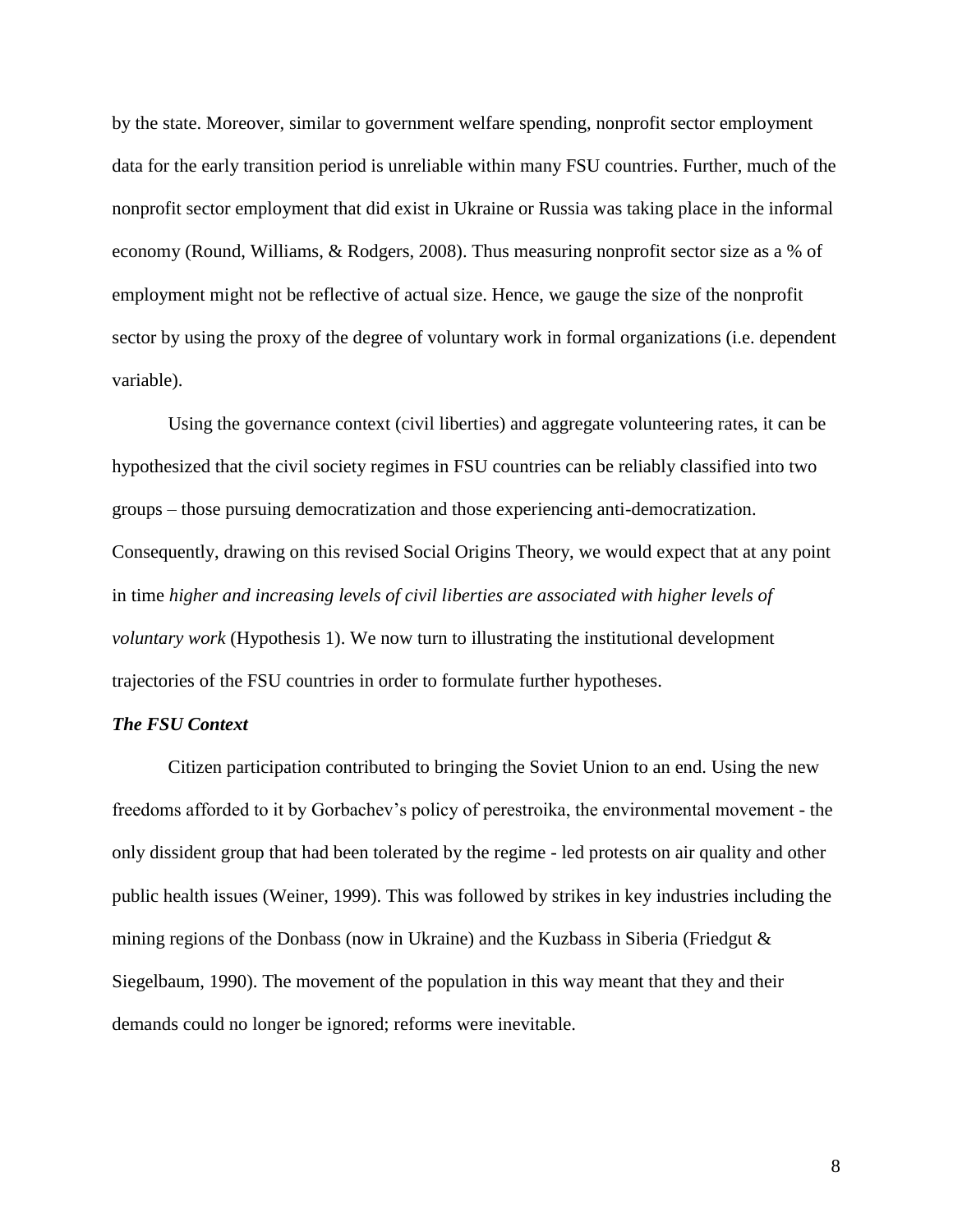This mass mobilization at the end of the 1980s indicates that there was potential for high levels of voluntary work within the Soviet sphere, yet nonprofit organizations and pressure groups across the FSU have found it difficult to capitalize on this since (Crotty, 2003, 2006). This can be attributed to a number of factors. First, during the Soviet period voluntary work was compulsory. In turn post-Soviet citizens have often asserted their right *not* to volunteer (Kuti, 2004). In so doing they failed to join the myriad of nonprofit organizations and other civil society groups that splintered across the FSU when the Soviet Union to an end (Crotty, 2006). In tandem, the continuing dominance of Soviet cultural values in political and social institutions (Howard, 2002b; Lenzi, 2002), specifically clientelism – the exchanges of goods and services for political support with implicit or explicit quid pro quo (Hicken, 2011; Stepanenko, 2006) – has re-enforced perceptions of corruption, dysfunction and a lack of trust in government and other institutions by the wider population (Howard, 2002b; Uhlin, 2010). The dominance of these factors is such that individuals there perceive that such systems cannot be changed (Stepanenko, 2006).

Following the collapse of the Soviet Union however, the democratization trajectories and institutional development paths of the FSU countries diverged (Leiber, 2007; Manning, 2004). Due to data limitations we focus on six of the fifteen successor states in this study. The differing political trajectories within these six however are sufficiently distinct to draw meaningful conclusions from a comparative analysis. Based on their institutional development and in line with SOT theory we are able to distinguish three distinct groupings. The Baltic States (Latvia, Lithuania, and Estonia) aggressively sought European Union membership establishing a democratic system of governance akin to that of other EU member states. Other FSU states experienced public disillusionment with economic development and democratization (Mieriņa &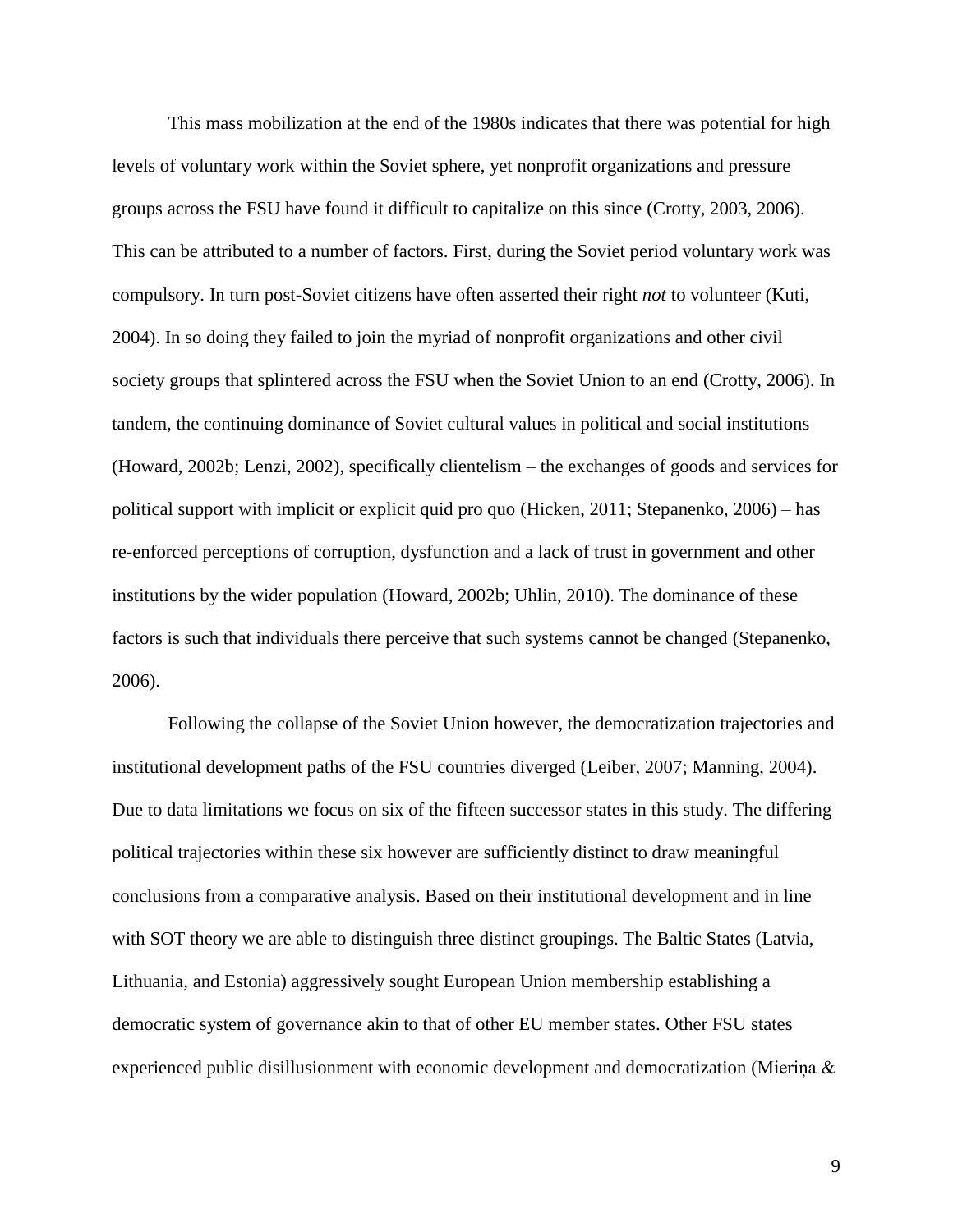Cers, 2014) with two different outcomes. After disputed election results, Ukraine experienced a non-violent, citizen-led revolution where the mass mobilization by civil society organizations succeeded in affecting changes in governance towards potential further democratization. On the other hand, the Russian Federation and Belarus did not witness mass mobilization and effectively retained a *brand* of semi-democratic governance by mixing some democratic participation and authoritarian rule (Wegren & Konitzer, 2007).

**Baltics (Latvia, Lithuania and Estonia).** All three Baltic States took a similar approach to their extraction from Soviet control as the countries of Central and Eastern Europe. This was led by citizen mobilization. Across the Baltics a non-violent singing revolution drove resistance to Soviet control (Ginkel, 2002; Thomson, 1992), resulting in all three countries ceding from the Soviet Union in August 1991. Following this, the development path of the Baltics was marked by a policy of Europeanization (Stubbs & Zrinščak, 2009). This demanded that the Baltic countries make legislative adjustments that changed 'patterns of economic and political practice' (Manning, 2004, p. 230) and developed and promoted international and domestic nonprofit organizations (Aspalter, Jinsoo, & Sojeung, 2009). This pursuit of 'Europeanization' by the Baltic states meant that they chose to establish a consolidated and functioning democracy (Diamond, 1999). Hence we would expect that *all countries where civil liberties have significantly improved would also experience an increase in volunteering/voluntary work rates over time* (Hypothesis 2).

**Ukraine.** Despite striking miners in the Donbass contributing to the wave of protest that brought the Soviet Union to an end (Friedgut & Siegelbaum, 1990), Ukraine's extraction from Soviet control was driven primarily by the political establishment rather than public mobilization. The public was only to support this process retrospectively by a referendum, fueled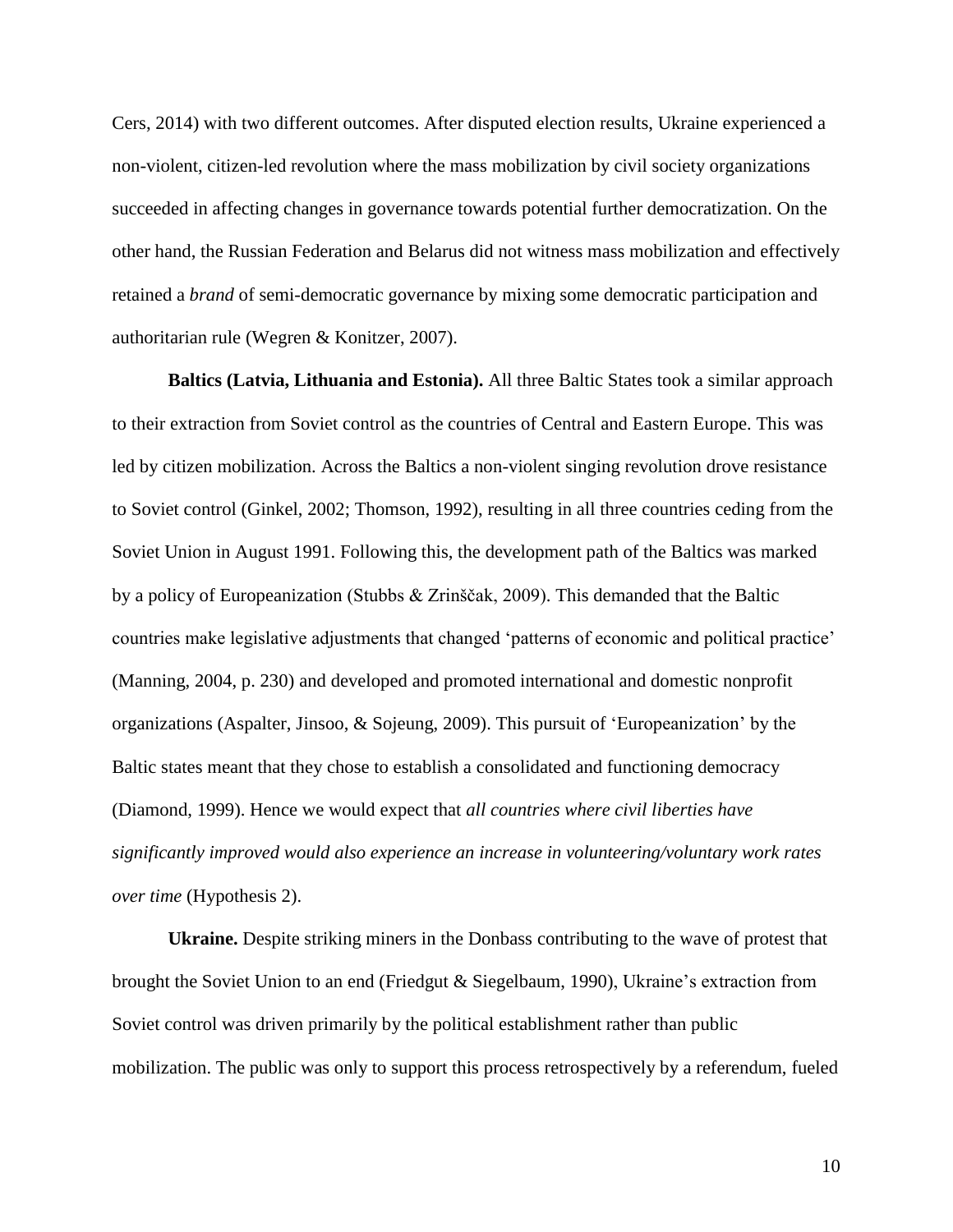in part by a resurgence of Ukrainian rather than Russian or Soviet identity. The subsequent institutional development process and democratization was however ridden with political powerjostling and in-fighting and so democratic progress was slow, at least until the presidential election of 2004. As a precursor to recent developments the Orange Revolution was as much an ideological battle between those who looked to Europe for Ukraine's future economic and political trajectory and those who looked to the old Soviet bloc (predominantly the Russian Federation). Following an exit poll showing that the election had been rigged, Ukrainians mobilized in mass demonstrations demanding that the result be annulled. However, this wave of public participation did not act as a springboard for a functioning and flourishing civil society. Following the so-called revolution the old in-fighting that had dominated Ukrainian politics returned (Tudoroiu, 2007). This again left Ukraine's economic and democratic development constrained. The 2013 protests and annexation of the Crimea by the Russian Federation and subsequent unrest in Eastern Ukraine demonstrated once more the potential for mass mobilization, and thus the potential for increased formal voluntary work activities. However, with the failure to capitalize on the events following the Orange Revolution in 2004, and with a subsequently constrained democratization path we would expect that *when the democratization trajectory is contested neither civil liberties nor volunteering/voluntary work rates would have seen significant changes over time* (Hypothesis 3).

**Belarus and Russia.** Both Belarus and the Russian Federation achieved their independence from the Soviet Union by political declaration. Following the election of reformers Stanislav Shushkevich as the head of the Belarussian Soviet Republic and Boris Yeltsin as the head of the Russian Soviet Republic in the summer of 1990, declarations of independence were inevitable. Following these declarations however their paths to economic and democratic reform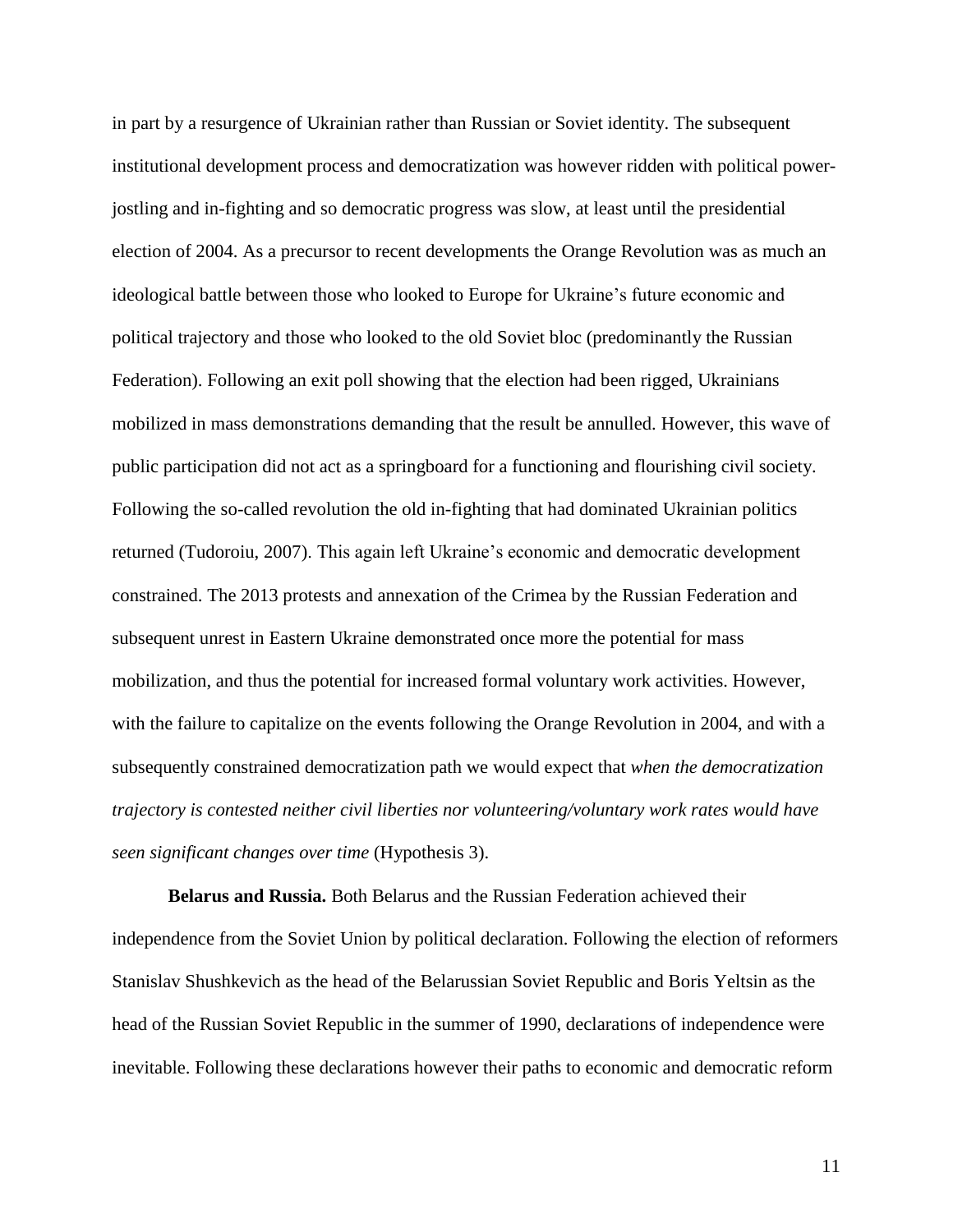diverged. In Belarus Shushkevich's attempts at reform were halted by the election to the presidency of former collective farm boss Alexander Lukashenko (Marples, 2006). Lukashenko sought to retain many aspects of Soviet life including state control of key enterprises and restrictions on freedom of expression and assembly. He also altered the constitution allowing him to be re-elected to the post of president more than twice. He was last re-elected in October 2015.

In Russia, almost immediately after Yeltsin was elected leader of the Russian Soviet Republic the Soviet Union faced a coup from hardliners hopeful they could undo Mikhail Gorbachev's *perestroika* reforms. The coup faced widespread opposition from the public with the citizens of Moscow surrounding the White House (the focal point of the coup) in protest (Gibson, 1997). As a result it only lasted 3 days. After the failure of this coup the collapse of the Soviet Union was inevitable and it ceased to exist on Christmas Day 1991, with the Russian Federation having declared independence the previous summer.

Following its collapse, and with popular support, Yeltsin embarked on a radical period of economic, social and democratic reform. However although now politically free, the wider Russian population suffered economic hardships that a centrally planned economy had insulated them against. The public watched as a selected few became exceptionally wealthy while their economic and financial security disappeared (Gerber & Hout, 1998). Public disillusionment with the reforms was highlighted when, as Yeltsin's tenure came to an end, former KGB field officer and lawyer Vladimir Putin was elected president. Reflecting elements of Lukashenko's retrenchment policies in Belarus, Putin renationalized key enterprises and sought to 'manage' Russia's democratic reforms. Then, following the Orange Revolution in Ukraine, where overseas nonprofit organizations had demonstrated through an independent exit poll that the presidential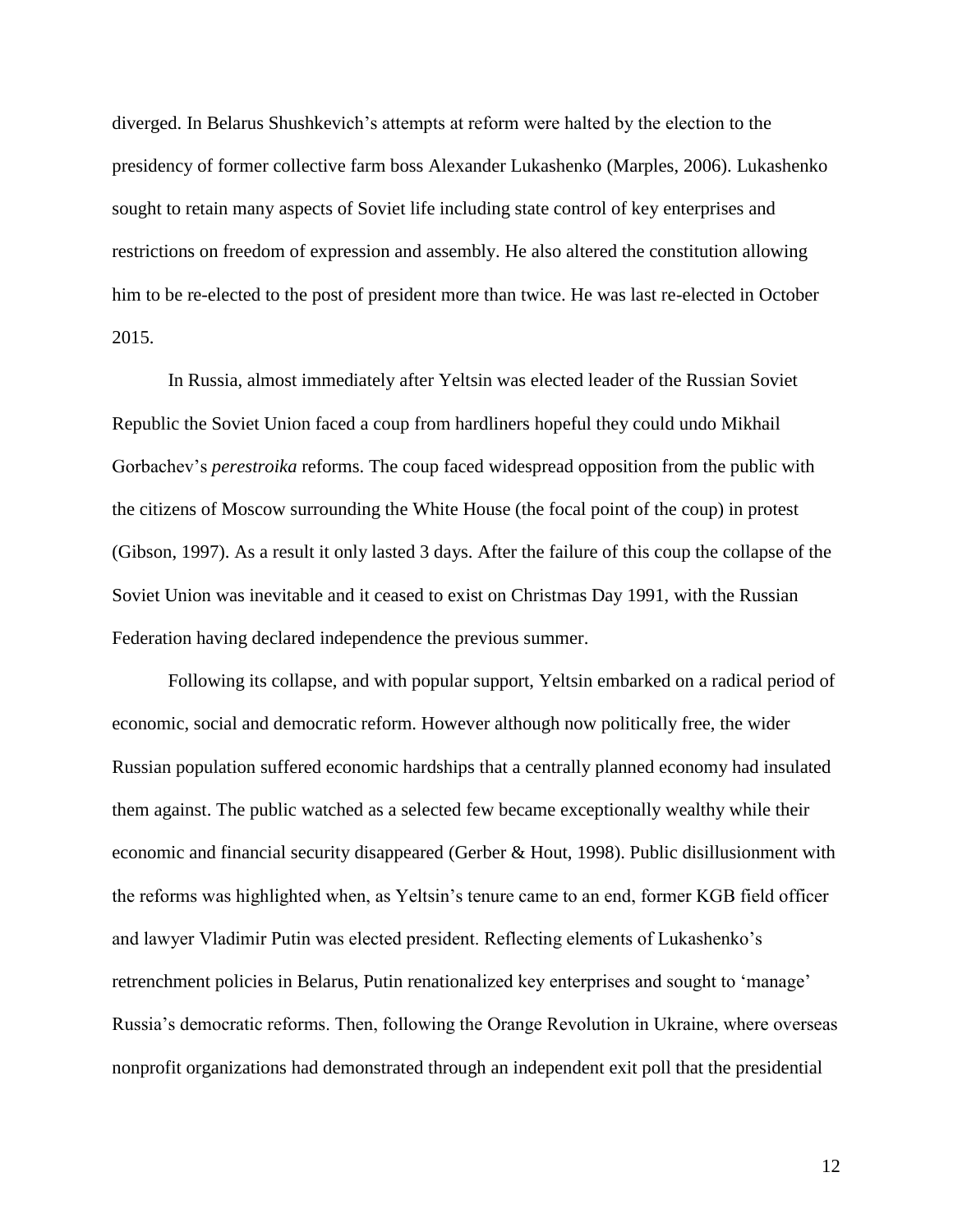election had been rigged, both countries sought to constrain a similar 'revolution' in their own countries (Hrycak, 2010; Silitski, 2005). Both the Russian Federation and Belarus now have regulations that curtail or restrict the activity of nonprofit organizations and other public organizations (Crotty et al., 2014; Ljubownikow & Crotty, 2013). In combination these regulatory restrictions are likely to act as a brake on volunteering. With a semi-democratic structure we would expect that *if over time civil liberties either remain stable or deteriorate so would voluntary work rates* (Hypothesis 4).

#### **Methodology**

#### *Data and sample*

We use data from the third (1999) and fourth waves (2008) of the European Values Study (EVS, 2010) from six former Soviet Union countries: Latvia, Estonia, Lithuania Russia, Belarus, and Ukraine. We chose these six FSU countries because they participated in both waves of the EVS and thus enabled us to examine any changes that occurred over time.

The EVS collects data from a nationally representative multi-stage or random stratified sample of individuals 18 years old or older, regardless of their nationality, citizenship or language. The net sample size in 1999 was roughly 1000 respondents per country. Russia was an exception with 2500. In 2008 the sample size was approximately 1500 respondents per country. The total sample size in the six countries in 1999 was 7731 and 9035 in 2008. The average age of the sample was  $46 (SD = 17)$  in 1999 and  $47 (SD = 18)$  in 2008 and very similar across all countries. There were slightly fewer women (57%) in the sample in 1999 than in 2008 (62%). We used the post-stratification weights supplied in the EVS in order to adjust the distribution of the socio-demographic characteristics (age and gender) in the samples to the distribution of gender and age in the country population.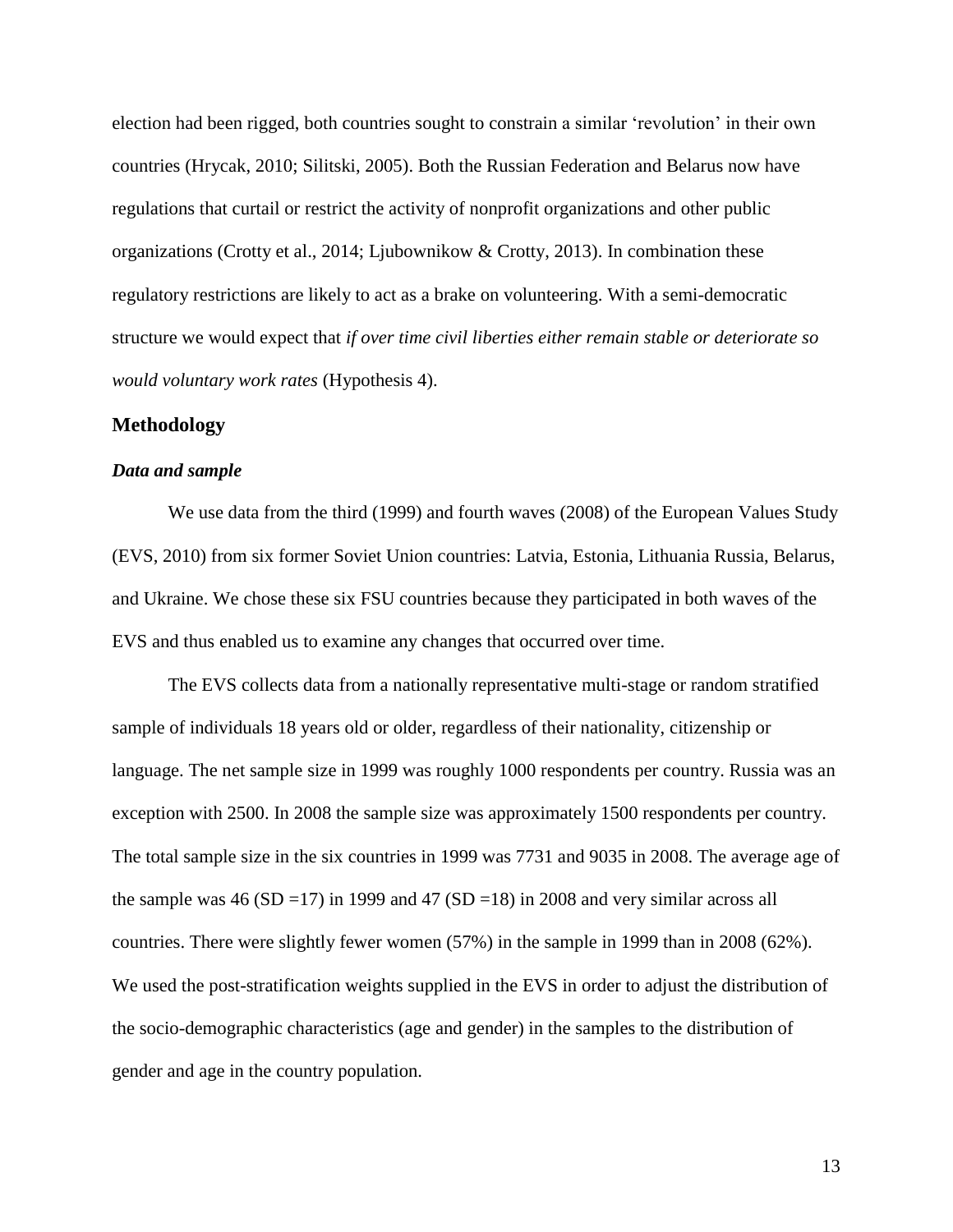#### *Measurements*

**Dependent Variable.** The *participation in voluntary work* was measured by asking participants to consider a list of 15 types of voluntary<sup>3</sup> organizations and then indicate which, if any, they were doing unpaid voluntary work. To test our hypothesis, all participants who mentioned doing unpaid voluntary work for least one type of voluntary organization were coded as '1' (Volunteers). Those who did not mention any volunteering were coded as 0 (Nonvolunteers).

**Independent and Control Variables**. We included one independent variable and several control variables in our study drawing on standard practice in volunteering research and crossnational volunteering research (Hodgkinson, 2003; Hustinx & Lammertyn, 2004; Wilson, 2012):

**The Freedom House Index of Civil Liberties***.* This was our main variable of interest. The index of civil liberties is part of the annual Freedom in the World Survey that in many countries over the world assesses the level of freedom - the opportunity to act spontaneously in a variety of fields outside the control of the government and other centers of potential domination. The Civil Liberties Index includes measurements of the freedom of expression and belief (e.g. the independence of media, freedom of religious expression), association and organizational rights (e.g. freedom of assembly, demonstration, association), the rules of law and human rights (e.g. the presence of an independent judiciary, freedom from government inference and corruption), personal autonomy and economic rights (e.g. freedom for open and free private discussion, personal autonomy, equal opportunities and rights). The Civil Liberties Index takes into account both constitutional guarantees and actual practice. This index is measured on a seven-category scale, from 1 being the most free to 7 being the least free. For the clarity of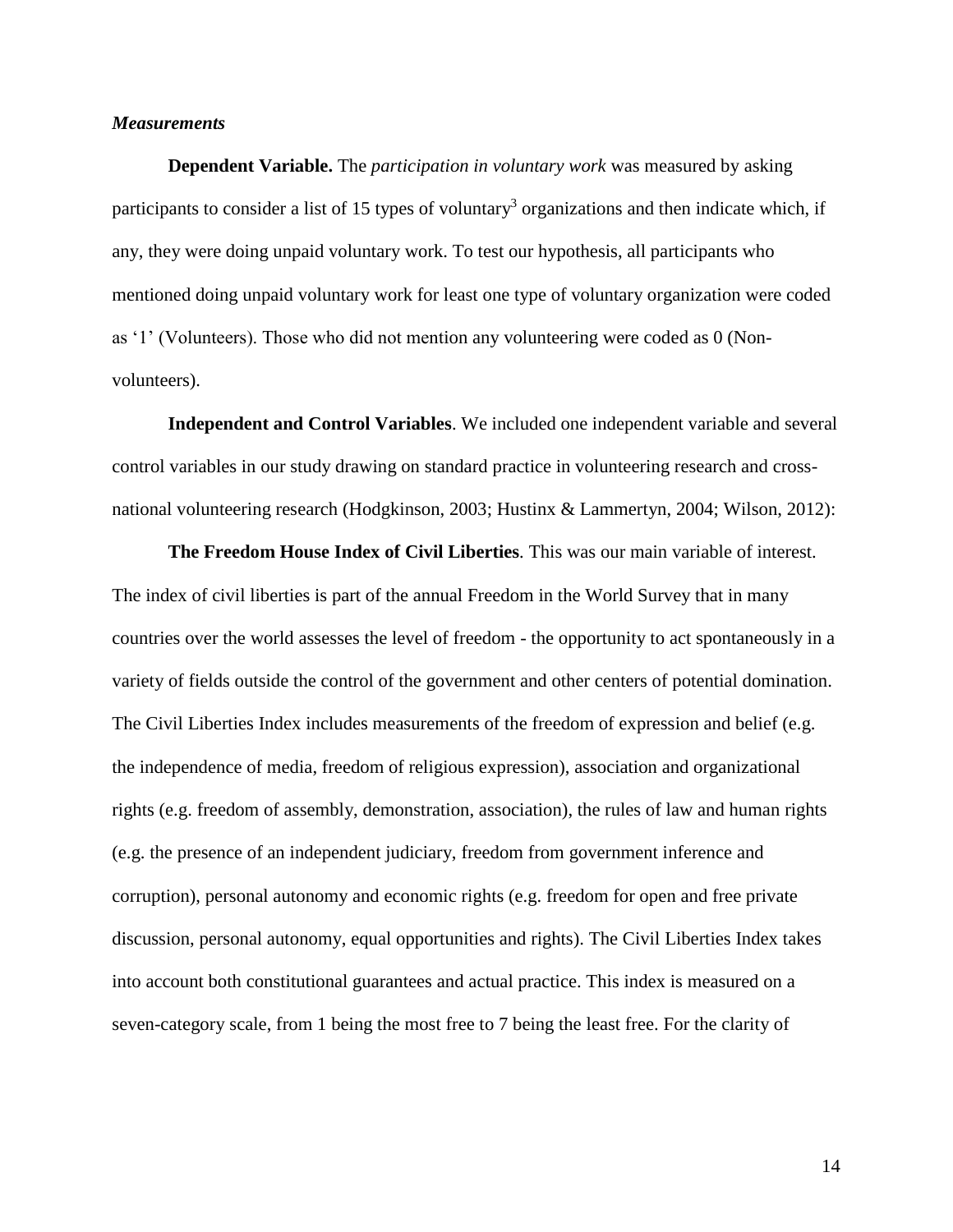presentation and ease of interpretation we reversed the coding so a higher value represents a higher level of civil liberties.

**Control variables.** We also incorporated measures of those characteristics that are standard to control for in any analysis of volunteering (Wilson, 2012). They were: gender, age, education (no university degree versus university degree), whether the participant considers themselves a religious person (non-religious/atheist, religious and non-respondents), employment status (unemployed, employed, self-employed or retired) and harmonized relative household level of income (low, medium, high or non-response).

#### **Data analysis methods**

To analyze the data, we used the chi-square test for bivariate analyses (to examine changes in volunteering rates) and logistic regression analysis for multivariate analyses (to examine patterns of volunteering and country-level impacts on volunteering) and calculated predicted probabilities of voluntary work in each country. When estimating the logistic regression model with this variable included, we specified that individuals are clustered in countries. The advantage of this approach is that more accurate standard errors are produced than by simply using a logistic regression. In all analyses we used the listwise deletion method, which excludes cases with missing values for any of the variables in the model. Only 88 cases had missing values, and all non-responses were to the questions about employment or educational status.

#### **Results**

#### *Trends in the Index of Civil Liberties and Volunteering Rates*

In Figure I we have mapped the Index of Civil Liberties for the six countries in our sample for the period between 1991 and 2014.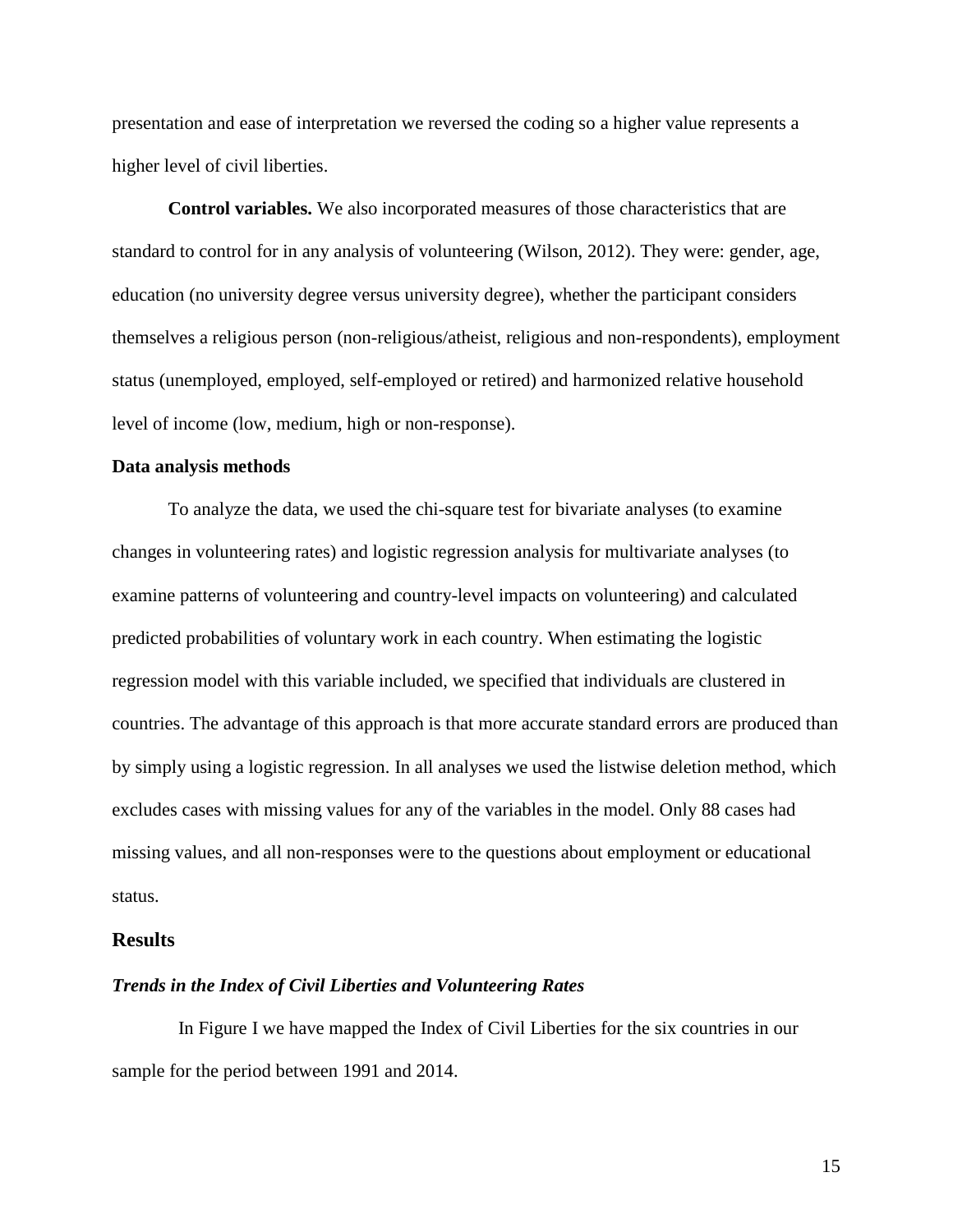Figure I about here

------------------------------

-----------------------------

Although after the collapse of the Soviet Union in the early 1990s all six countries in our sample began from a similar starting point – a medium level of civil liberties - by the mid-1990s divergent directions could already be observed; as can be seen in Figure I. While Lithuania, Estonia and Latvia set out on the path of increased civil liberties, the level of civil freedom was already on the decline in Russia and Belarus, and remained at the medium level in Ukraine. Over following two decades all countries remained on their chosen paths. In the Baltics increasing civil freedom remained high throughout the period. In Russia and Belarus civil liberties declined further in the second part of the 1990s and since then have remained very low. Ukraine remained partially free in terms of liberties until the early 2000s, when, after the Orange Revolution, civil freedom increased substantially. Figure II illustrates the relationship between civil liberties and the development of the volunteering rates in the six countries at both measurement points with arrows denoting the direction of change in civil liberties and volunteering rates.

Figure II about here

#### ------------------------------

-----------------------------

We can already see significant differences among these countries in the level of civil liberties and voluntary work in the late 1990s. In 1999 on average only 14% of adults reported voluntary work in at least one nonprofit organization, but this proportion was much higher in Latvia and Estonia and in Belarus; much lower in Russia and around the average in Ukraine and Lithuania. This relationship between country and the incidence of voluntary work was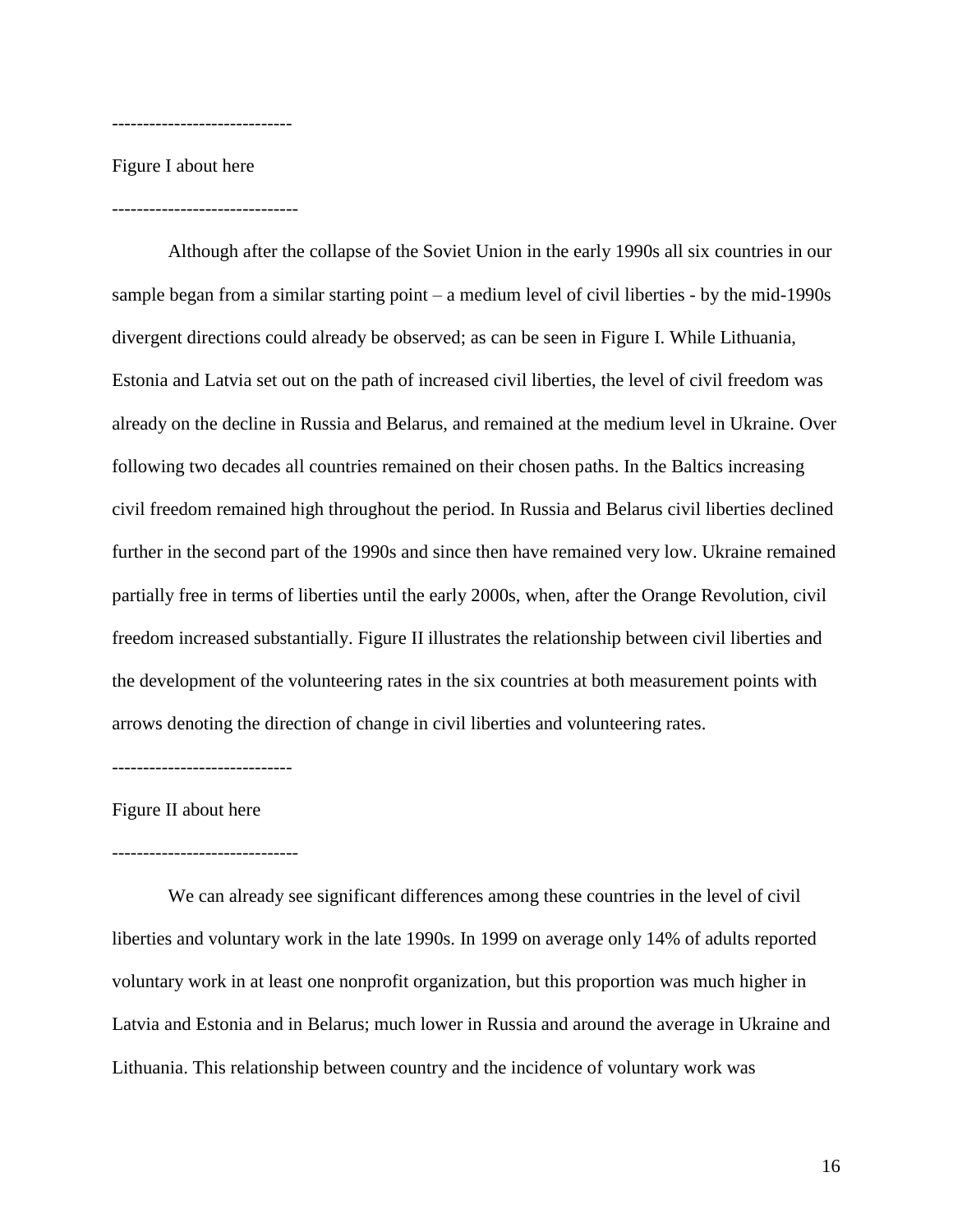statistically significant  $((X^2 (5, N = 7731) = 168.99, p < .01)$ . With the exception of Belarus and Lithuania, in 1999 we could already observe a stratification of countries into those with high levels of civil liberties and voluntary work (Latvia, Estonia) and countries with low civil freedom and low rates of voluntary work (Russia). By 2008 the paths taken by various countries in our sample had become even clearer, and five of the countries in our sample had taken the paths that confirm our hypotheses. Estonia, Lithuania and Latvia (the Baltics), which joined the European Union in 2004, experienced an increase in both the level of civil liberties and the extent of voluntary work. In contrast, a decline in volunteering was observed in Belarus and Russia, while civil liberties remained at the same low level. Unexpectedly however, in Ukraine – a country that experienced the Orange Revolution and a rise in levels of civil liberty – the voluntary work rate also declined, suggesting the failure of nonprofit organizations to capitalize on this public mobilization. As a result of these changes the differences in voluntary work rates across countries were statistically significant in 2008 (( $X^2$  (5, N = 9035) = 302.04, p <.01).

#### *Regression results*

The results for logistic regression analysis presented in Table 2 show that even when demographic, socio-economic characteristics and religiosity of individuals were taken into account, the level of civil liberties was a significant predictor of involvement in volunteering in both 1999 and 2008. These results suggest that a political context which favors democratization has impacted positively on formal volunteering: the higher the level of civil liberties in a country the more likely people in that country are to participate in voluntary work.

---------------------------------------

Table I about here

----------------------------------------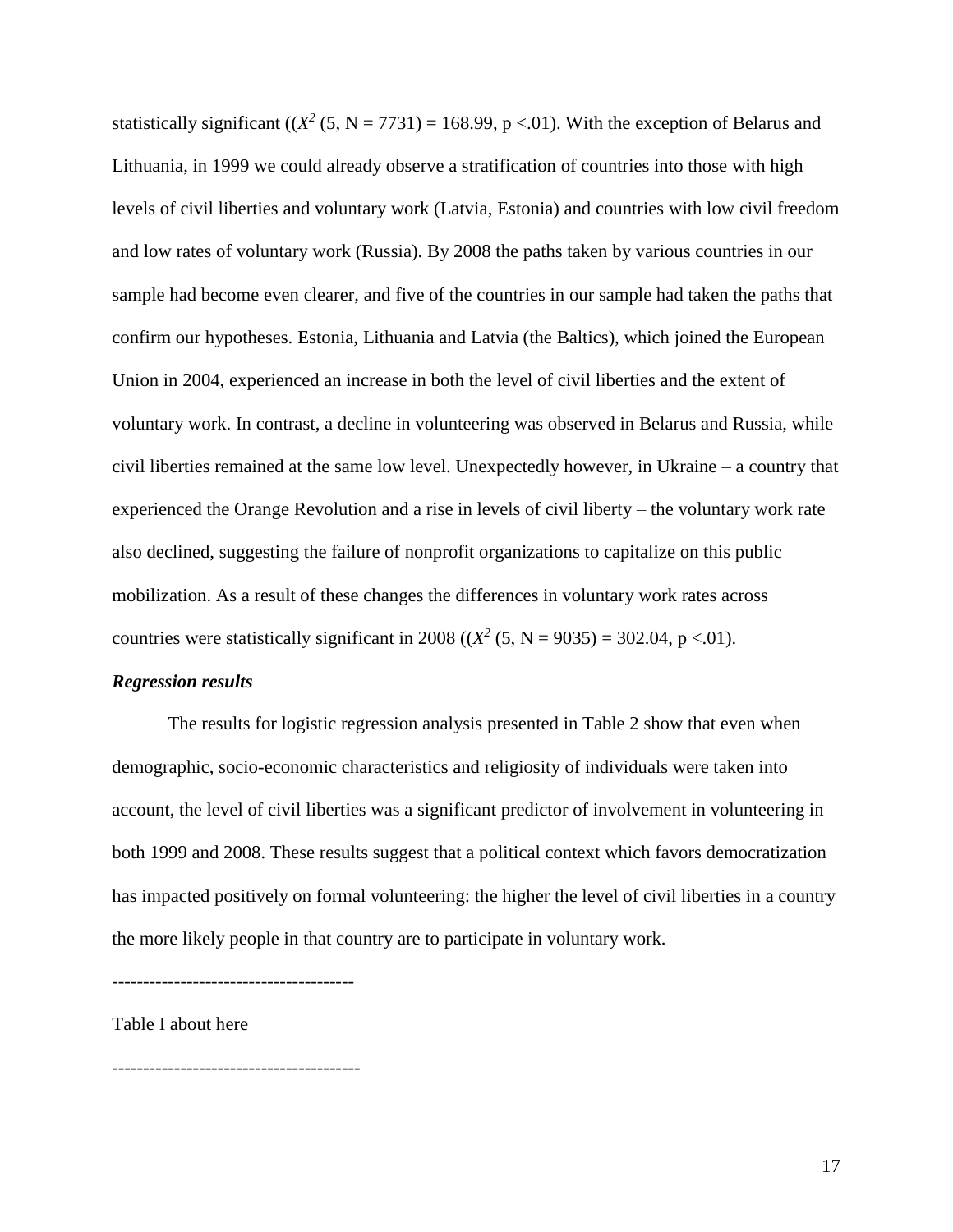Odds ratios<sup>4</sup> suggest that in 1999 each additional point on the level of the civil liberty scale increased the likelihood of volunteering 1.17 times but in 2008 that had increased to 1.2 times.

Also, in both 1999 and 2008, individuals with a degree, students, housewives and people in employment were considerably more likely to volunteer than individuals who were unemployed and/or without a degree (See Table II). These findings are consistent with the broader literature on the antecedents of voluntary work (Wilson, 2012).

Unexpectedly, in contrast to findings from other studies, religiosity had a negative effect on voluntary work in 2008 and no effect in 1999.

#### **Discussion**

The aim of this study was to analyze how political change affects civil liberties and how that is related to changes in the extent of voluntary work in countries undergoing democratization. We hypothesized that higher levels of civil liberties are associated with higher levels of voluntary work and that an increase in the level of civil liberties is associated with an increase in the rate of volunteering. In other words, countries with higher levels of civil liberties also have high levels of voluntary work the level of civil liberties in a country is increasing, so is voluntary work. Using six former Soviet countries as a case study we expected that, according to this hypothesis, since 1999 the Baltics and Ukraine should see an increase in aggregated voluntary work rates with Russia and Belarus experiencing a stagnation of or decline in aggregated volunteering rates.

To do this we proposed a revised version of the Social Origins Theory, arguing that the civil society regimes in FSU countries can be reliably classified into two groups – democratization and anti-democratization - along two dimensions: the governance context (civil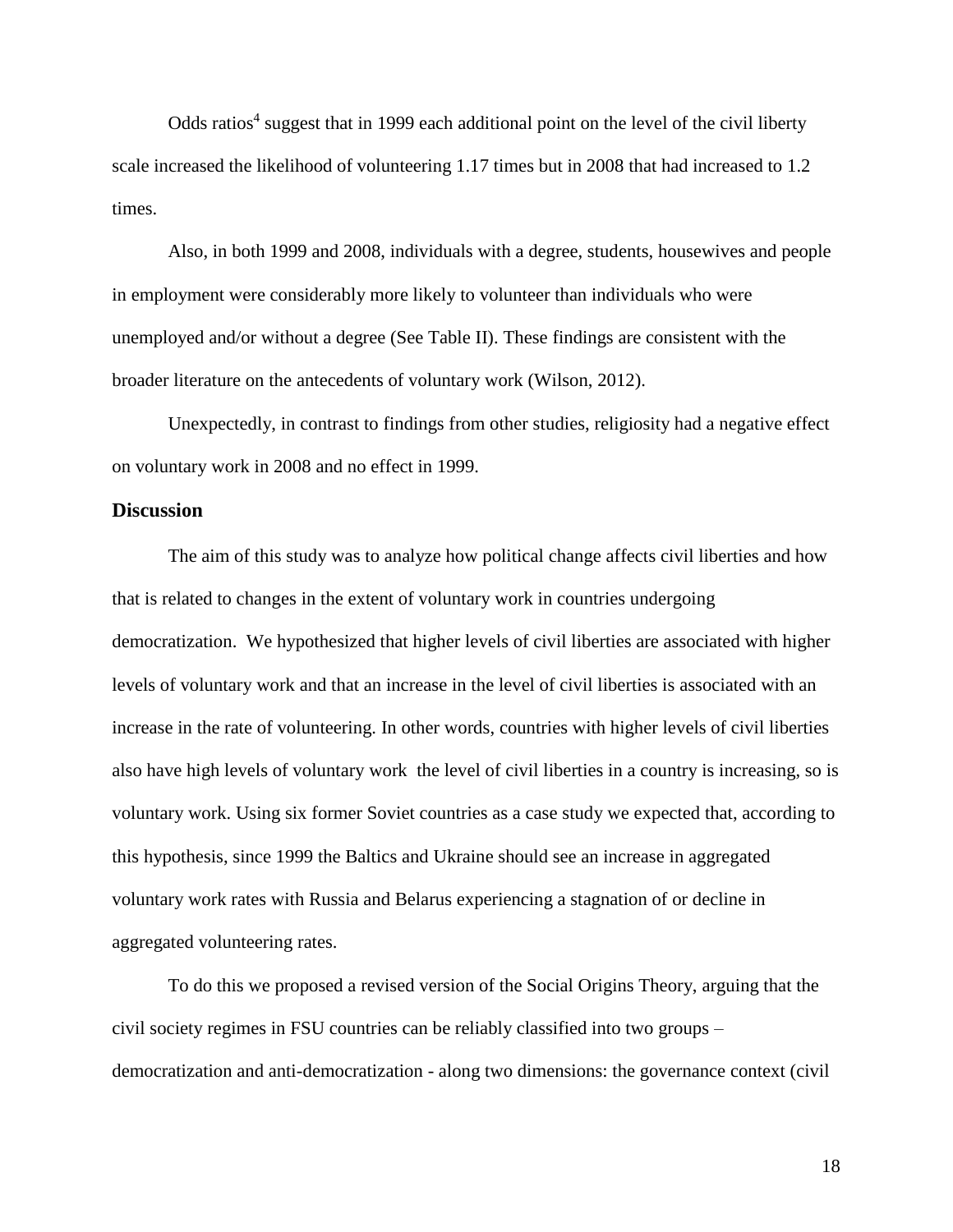liberties) and aggregate voluntary work rates. Our empirical results only partially support our hypothesis and suggest that our classification needs to be revised. We demonstrate the emergence of clear distinctive trajectories of institutional development and change, such as extensive democratization and Europeanization (the Baltics); pre-emption of civil society (Russia and Belarus) and struggle to maintain and advance democratic gains through public mobilization (Ukraine) and their impact on voluntary work in these post-Communist countries (see Table II). These divergent trajectories have only become clear by taking a long-term view.

---------------------------------------

Table II about here

---------------------------------------

These trajectories reflect the political paths FSU states have taken following the collapse of the Soviet Union. Following their entry into the European Union, the Baltics have moved back to a Western European-type democracy with higher levels of civil liberties. This has resulted in increased and comparably high levels of voluntary work, though these rates are still lower than those found in the developed democracies of northern and western Europe (Newton & Montero, 2007); reflecting the historical antecedents of the Soviet Union.

Constraining democratization and moving away from this model are Russia and Belarus, with a continued low level of civil liberties and decline in voluntary work in the period between 1999 and 2008. At the same time we also observe a distinct and unexpected path taken by Ukraine where an increase in the level of civil liberties is not related to the increase in the extent of voluntary work. We term this trajectory mobilization, as citizens mobilize when it is crucial but this might not transcend into high levels of voluntary work. In Ukraine while the mobilization potential of the population is high (as demonstrated by the political protests of the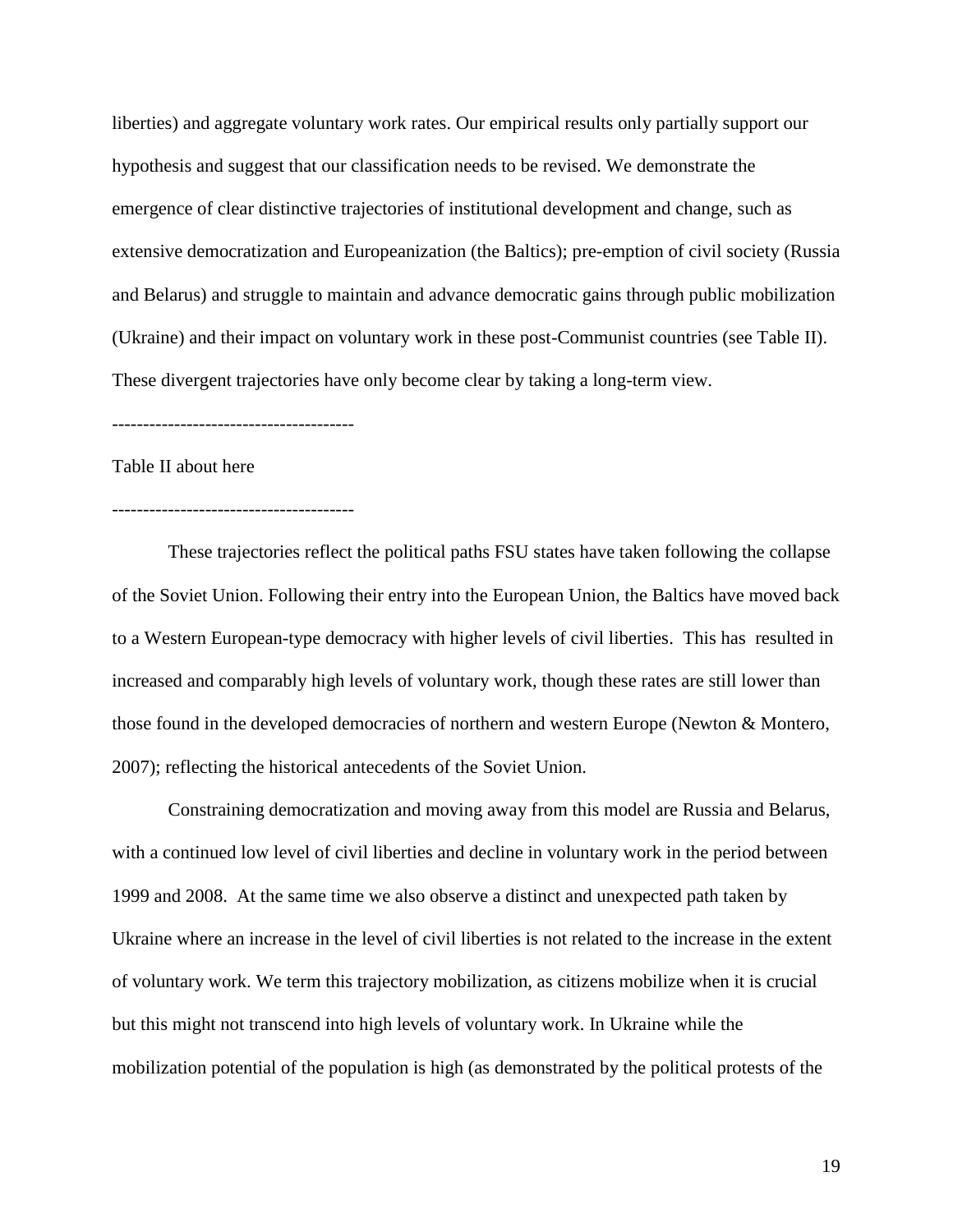so-called 2004 Orange Revolution and the later Euromaidan protests in late 2013 and early 2014 regarding the government's failure to sign a promised trade treaty with the European Union) nonprofit organizations seemed to have failed, at least following the events in 2004, to harness and convert this into formal voluntary work arrangements (as evidence from 2008 suggests). This may reflect in part the failure of the 2004 Orange Revolution to deliver a more transparent government (Tudoroiu, 2007). Whether institutional changes and development and its effect on voluntary work in Ukraine takes a similar path following the 2014 events confirming the mobilization trajectory, it is yet to be established.

Our findings have important implications for theory-building and future research on cross-national differences in voluntary work and civil society. Our observed variations indicate that political-institutional changes and macro-structural political developments affect an individual's decision to engage in voluntary work, even when some individual factors predicting such behavior are taken into account. This study has shed fresh light on the link between democratization and voluntary work in countries undergoing political transition. Our findings suggest that volunteering is an outcome of democratization and democratic governance rather than the other way around. Volunteers are not carriers of democracy (Halman, 2003) and it seems that the focus of many development agencies both in the past and present on building civil society is somewhat misguided in this assumption. Moreover, reflecting Stark's (1991) observations on the process of privatization and establishing of market economies, we also see that the extraction process from Soviet rule appears to play an important role in regard to the institutional development trajectory taken post-Communism. Countries which showed early signs of mass mobilization (the Baltics), seem to have transitioned more successfully to governance arrangements that drive democratization. But they already had a history of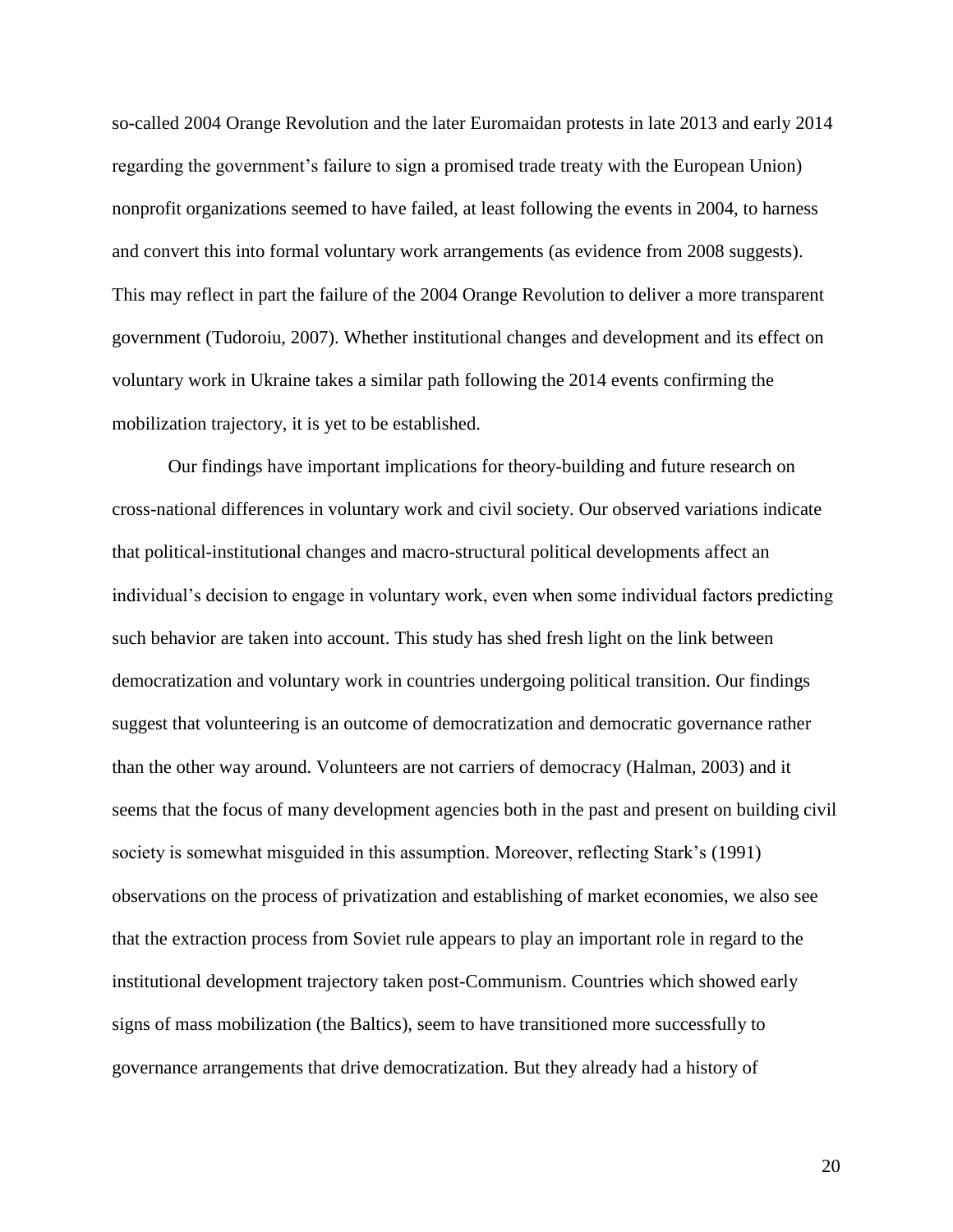democratic institutions that was interrupted by Stalin after WWII. Countries where extraction from Soviet rule was primarily driven as an elite response have not. Thus in the latter FSU countries, institutions which shape development trajectories have witnessed less dramatic changes, explaining the path-dependent outcomes of stagnating civil liberties and decreasing voluntary work. Ukraine remains an exception with improvements in civil liberties and perhaps decreasing or stagnating rates of formal voluntary work, but data limitations make such a conclusion difficult. Hence, more research is required exploring path-dependent linkages and, in particular, the divergent development of the Ukrainian case.

In general, using our results we propose that a revised version of the Social Origins Theory can more reliably predict cross-national differences in the levels of voluntary work in countries that are not well-established democracies. We propose that in the FSU settings, civil society could be classified into four distinct categories using two dimensions: the level of civil liberties and the extent of voluntary work, as illustrated earlier in this paper. Mirroring Salamon and Anheier's (1998) original liberal classifications, the Baltics have high levels of voluntary work and civil liberties. Low levels of voluntary work and high levels of civil liberties can be found in Ukraine whilst Russia and Belarus have low levels of civil liberties and voluntary work. Despite all four countries sharing a common starting point with high levels of compulsory voluntary work and low levels of civil liberties (see Soviet Union in Table II), the development trajectories and path dependencies of the six countries in this study have resulted in different civil society regimes.

Our conclusions have to be seen in light of the limitations of the study. Firstly, the paper draws on only a small sample of countries due to the availability of data for both time points. Secondly, in this paper we focus on voluntary work within a formal setting, limiting examination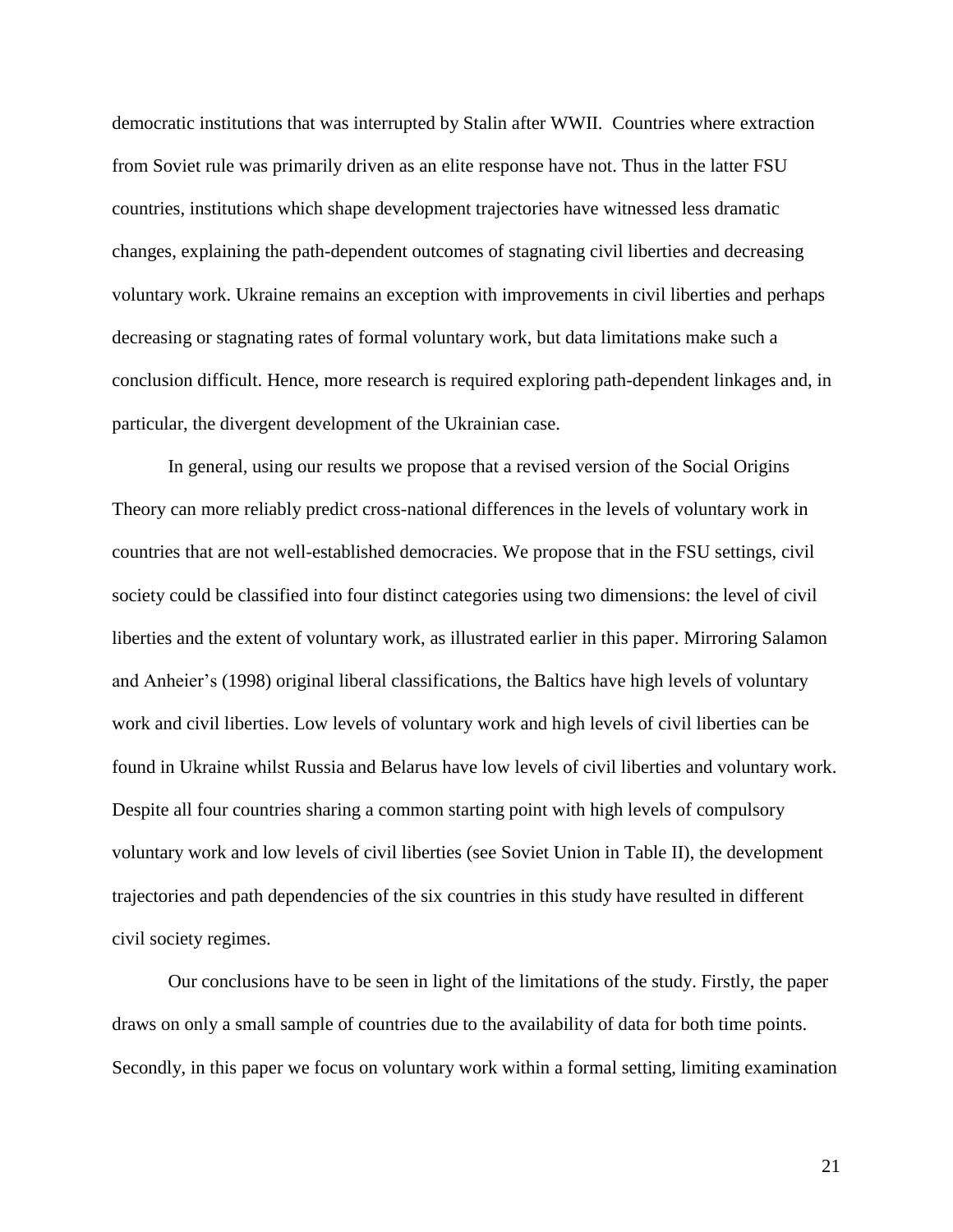of other types of voluntary work and volunteer behavior, and also other types of engagement in civil society (e.g. campaigning, participating in protests etc). Conceptually we focused on formal volunteering; that is, volunteer work in an organizational setting. Although the organizational setting is more directly affected by macro-institutional development within the post-Communist context and so provides a good basis to examine the relationships between governance and voluntary work; voluntary work also frequently takes place outside such formalized settings (Kuti, 2004). This is an area that requires further examination. This notwithstanding, our results in this paper dovetail with the extant literature on the relative weakness of formal voluntary work in the post-Communist context that have lagged behind vis-à-vis democratization (Howard, 2002a, 2002b; Voicu & Voicu, 2009).

To sum up, using the FSU context we have highlighted how the institutional context and its changes over time shape both voluntary work and its nature. Our revised version of the Social Origins Theory can be applied to predict development in voluntary work in countries undergoing rapid political change, if the civil society regimes in these countries are classified along two dimensions: the institutional context and the extent of formal voluntary work. Our findings suggest it is not voluntary work that brings civil liberties; rather that higher civil liberties usually lead to higher voluntary work rates, although, as in the case of Ukraine our evidence suggests the freedom to participate is not always taken up by citizens. When more data becomes available, further analysis undertaken subsequently by researchers on post-2014 developments in Ukraine may prove otherwise.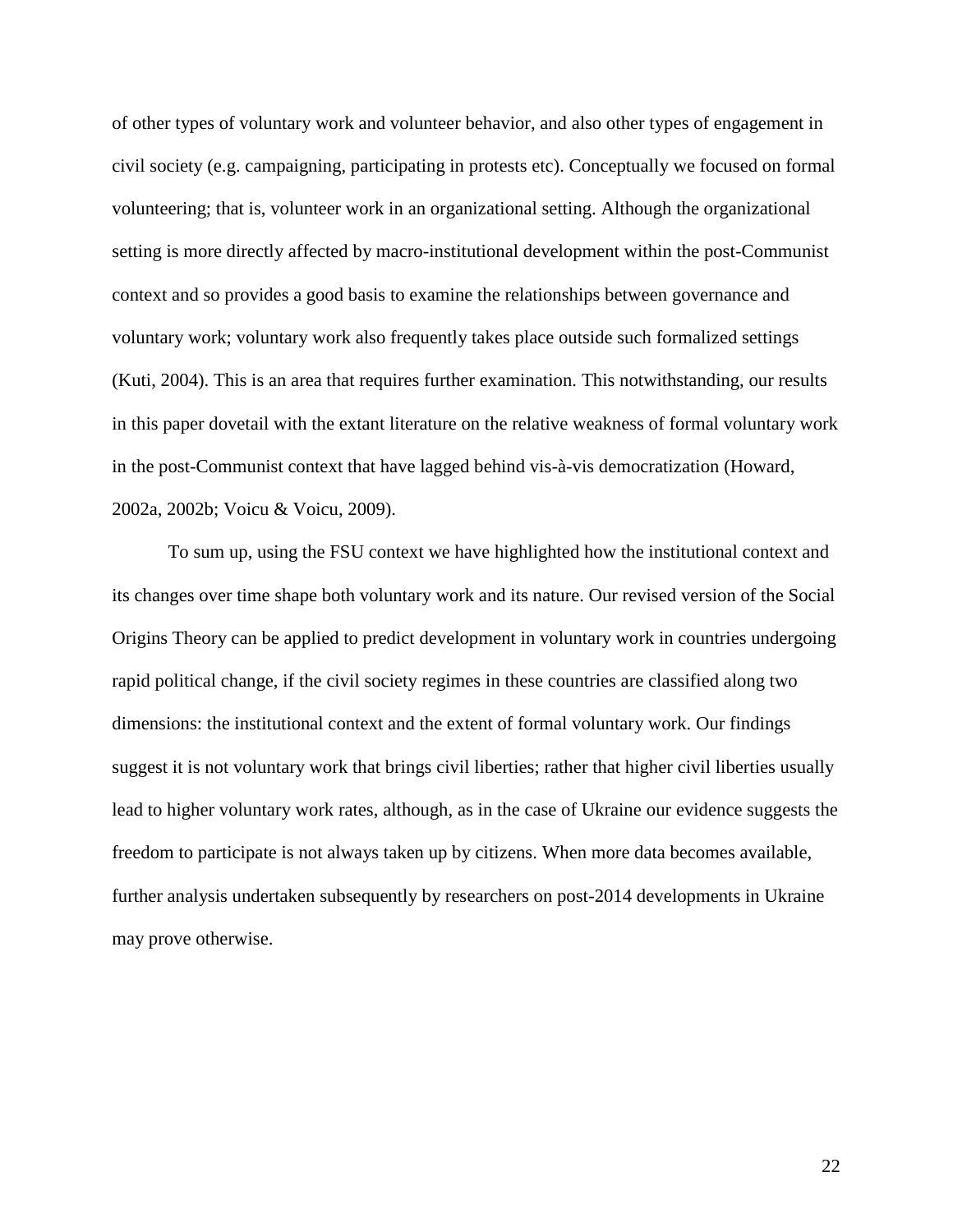#### **Endnotes**

 $1$  It is important to note that although before the WW2 the Baltics were independent democratic states with active civil society, their civil society was eradicated by two Soviet mass deportations of civil society activists and their families and fifty years of Soviet rule.

<sup>2</sup> We thank one of the anonymous referees for outlining these different theoretical perspectives in order to delineate the Social Origins Theory.

<sup>3</sup> The list included: social welfare services for elderly, handicapped or deprived people; religious or church organizations; education, arts, music or cultural activities, trade unions; political parties or groups; local community actions on issues like poverty, employment, housing, racial equality; third world development or human rights; conservation, the environment, ecology, animal rights; professional associations; youth work (e.g. scouts, guides, youth clubs etc.); sports or recreation; women's groups; peace movements; voluntary organizations concerned with health; other groups.

<sup>4</sup>Odds ratios were calculated by exponentiating beta coefficients.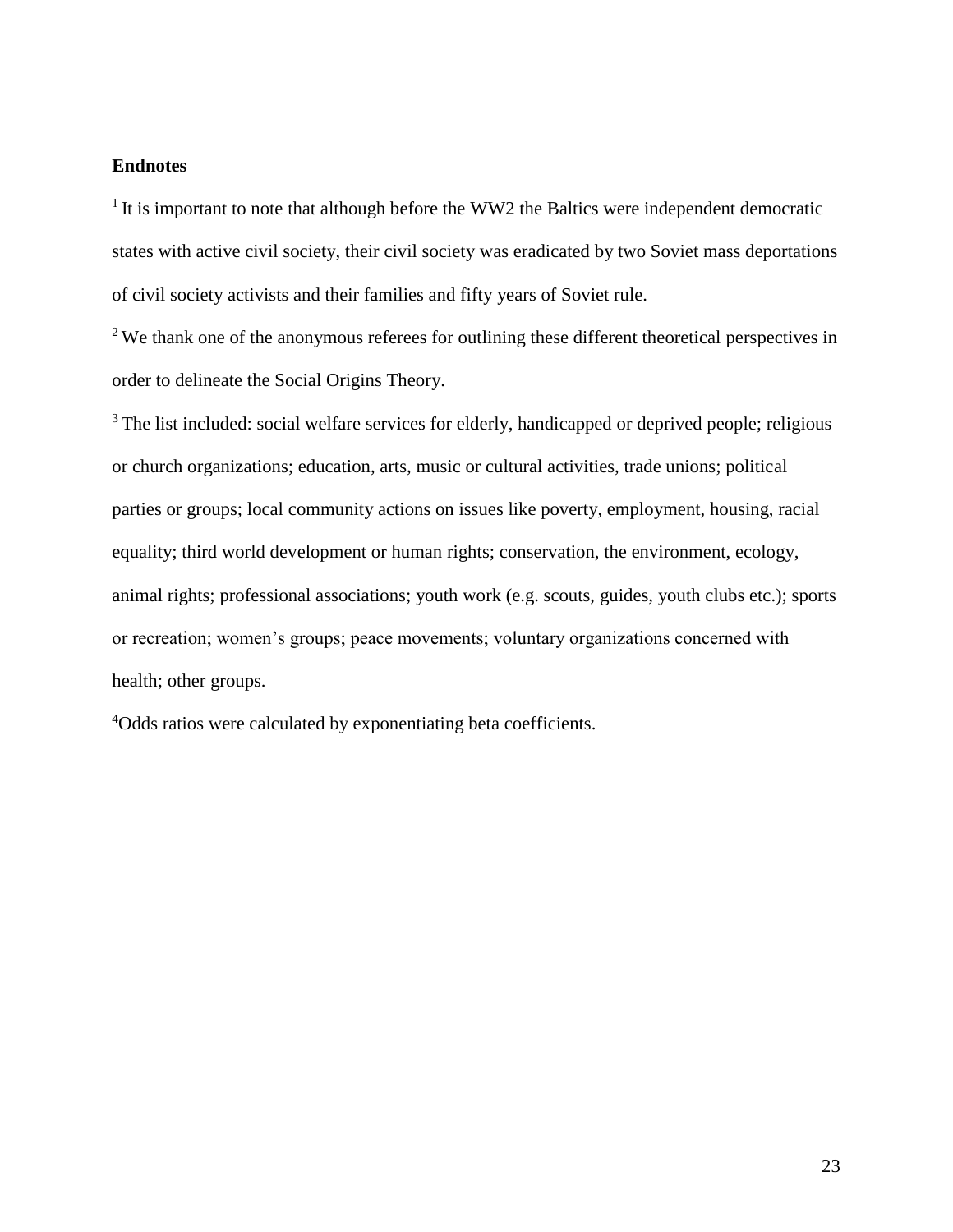#### **References**

- Anheier, H. K., & Salamon, L. (1999). Volunteering in Cross-National Perspective: Initial Comparisons. *Law and Contemporary Problems*, *62*(4), 43–66.
- Aspalter, C., Jinsoo, K., & Sojeung, P. (2009). Analysing the Welfare State in Poland, the Czech Republic, Hungary and Slovenia: An Ideal-Typical Perspective. *Social Policy & Administration*, *43*(2), 170–185.
- Crotty, J. (2003). Managing civil society: democratisation and the environmental movement in a Russian region. *Communist and Post-Communist Studies*, *36*(4), 489–508.
- Crotty, J. (2006). Reshaping the Hourglass? The Environmental Movement and Civil Society Development in the Russian Federation. *Organization Studies*, *27*(9), 1319–1338.
- Crotty J, Hall, S. M and Ljubownikow, S. (2014). Post-Socialist Civil Society Development without Europeanization: The Impact of the Russian NGO Law. *Europe-Asia Studies*, *66*(8), 1253-1269.
- Diamond, L. J. (1999). *Developing Democracy: Toward Consolidation*. JHU Press.
- Esping-Andersen, G. (1989). The three political economies of the welfare state. *Canadian Review of Sociology/Revue Canadienne de Sociologie*, *26*(1), 10–36.
- EVS. (2011). *European Values Study 2008: Integrated Dataset (EVS 2008).* (No. ZA4800 Data file Version 3.0.0). Cologne. Retrieved from http://dx.doi.org/10.4232/1.10188
- Forbes, K. F., & Zampelli, E. M. (2012). Volunteerism: The Influences of Social, Religious, and Human Capital. *Nonprofit and Voluntary Sector Quarterly*, *43*(2), 227–253.
- Friedgut, T., & Siegelbaum, L. (1990). Perestroika from Below: The Soviet Miners' Strike and Its Aftermath. *New Left Review*, *I*(181). Retrieved from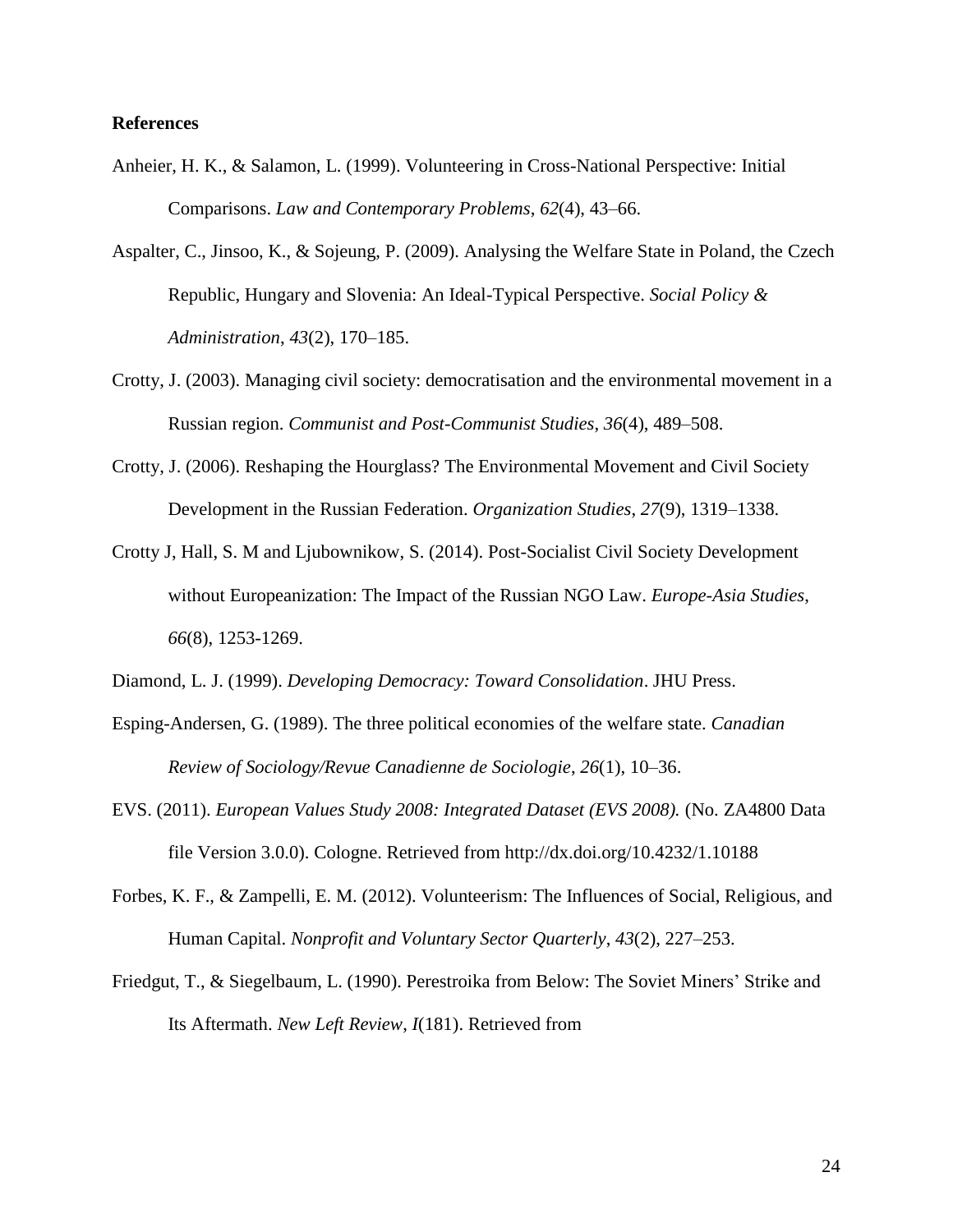http://newleftreview.org/I/181/theodore-friedgut-lewis-siegelbaum-perestroika-frombelow-the-soviet-miners-strike-and-its-aftermath

- Fung, A. (2003). Associations and Democracy: Between Theories, Hopes, and Realities. *Annual Review of Sociology*, *29*(1), 515–539.
- Gerber, T. P., & Hout, M. (1998). More Shock than Therapy: Market Transition, Employment, and Income in Russia, 1991‐1995. *American Journal of Sociology*, *104*(1), 1–50.
- Gibson, J. L. (1997). Mass Opposition to the Soviet Putsch of August 1991: Collective Action, Rational Choice, and Democratic Values in the Former Soviet Union. *The American Political Science Review*, *91*(3), 671–684.
- Ginkel, J. (2002). Identity construction in Latvia's 'singing revolution': Why inter-ethnic conflict failed to occur. *Nationalities Papers*, *30*(3), 403–433.
- Grönlund, H., Holmes, K., Kang, C., Cnaan, R. A., Handy, F., Brudney, J. L., … Zrinščak, S. (2011). Cultural Values and Volunteering: A Cross-cultural Comparison of Students' Motivation to Volunteer in 13 Countries. *Journal of Academic Ethics*, *9*(2), 87–106.
- Habermas, J., & Burger, T. (1996). *The structural transformation of the public sphere: an inquiry into a category of bourgeois society*. Cambridge: Polity Press.
- Hale, H. (2002). Civil Society from Above? Statist and Liberal Models of State-Building in Russia. *Demokratizatsiya*, *10*(3), 306–321.
- Hall, P. A., & Soskice, D. (2001). *Varieties of Capitalism : The Institutional Foundations of Comparative Advantage: The Institutional Foundations of Comparative Advantage*. Oxford University Press.
- Hall, P. A., & Thelen, K. (2009). Institutional change in varieties of capitalism. *Socio-Economic Review*, *7*(1), 7–34.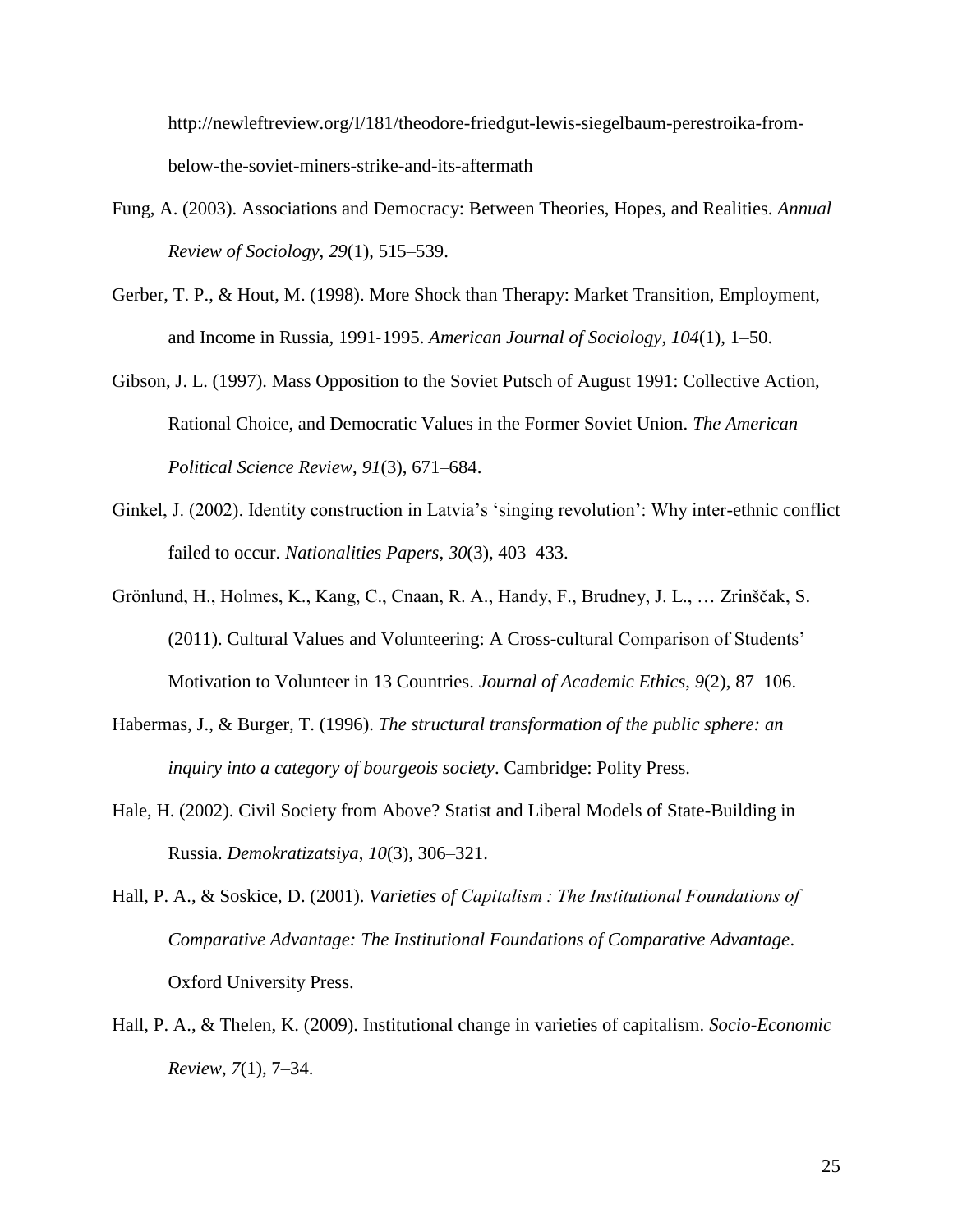- Halman, L. (2003). Volunteering, Democracy, and Democratic Attitudes. In P. Dekker & L. Halman (Eds.), *The Values of Volunteering* (pp. 179–198). Boston, MA: Springer US.
- Handy, F., Cnaan, R. A., Hustinx, L., Kang, C., Brudney, J. L., Haski-Leventhal, D., … Zrinscak, S. (2010). A Cross-Cultural Examination of Student Volunteering: Is It All About Resume Building? *Nonprofit and Voluntary Sector Quarterly*, *39*(3), 498–523.

Hicken, A. (2011). Clientelism. *Annual Review of Political Science*, *14*(1), 289–310.

- Hodgkinson, V. A. (2003). Volunteering in Global Perspective. In P. Dekker & L. Halman (Eds.), *The Values of Volunteering* (pp. 35–53). Springer US.
- Howard, M. M. (2002a). Postcommunist civil society in comparative perspective. *Demokratizatsiya*, *10*(3), 285–305.
- Howard, M. M. (2002b). The Weakness of Postcommunist Civil Society. *Journal of Democracy*, *13*(1), 157–169.
- Hrycak, A. (2010). Orange Harvest?: Women's Activism and Civil Society in Ukraine, Belarus and Russia since 2004. *Canadian-American Slavic Studies*, *44*(1-2), 151–177.
- Hustinx, L., Cnaan, R. A., & Handy, F. (2010). Navigating theories of volunteering: a hybrid map for a complex phenomenon. *Journal for the Theory of Social Behaviour*, *40*(4), 410– 434.
- Hustinx, L., & Lammertyn, F. (2004). The Cultural Bases of Volunteering: Understanding and Predicting Attitudinal Differences Between Flemish Red Cross Volunteers. *Nonprofit and Voluntary Sector Quarterly*, *33*(4), 548–584.
- Inglehart, R. (1997). *Modernization and Postmodernization: Cultural, Economic, and Political Change in 43 Societies*. Princeton University Press.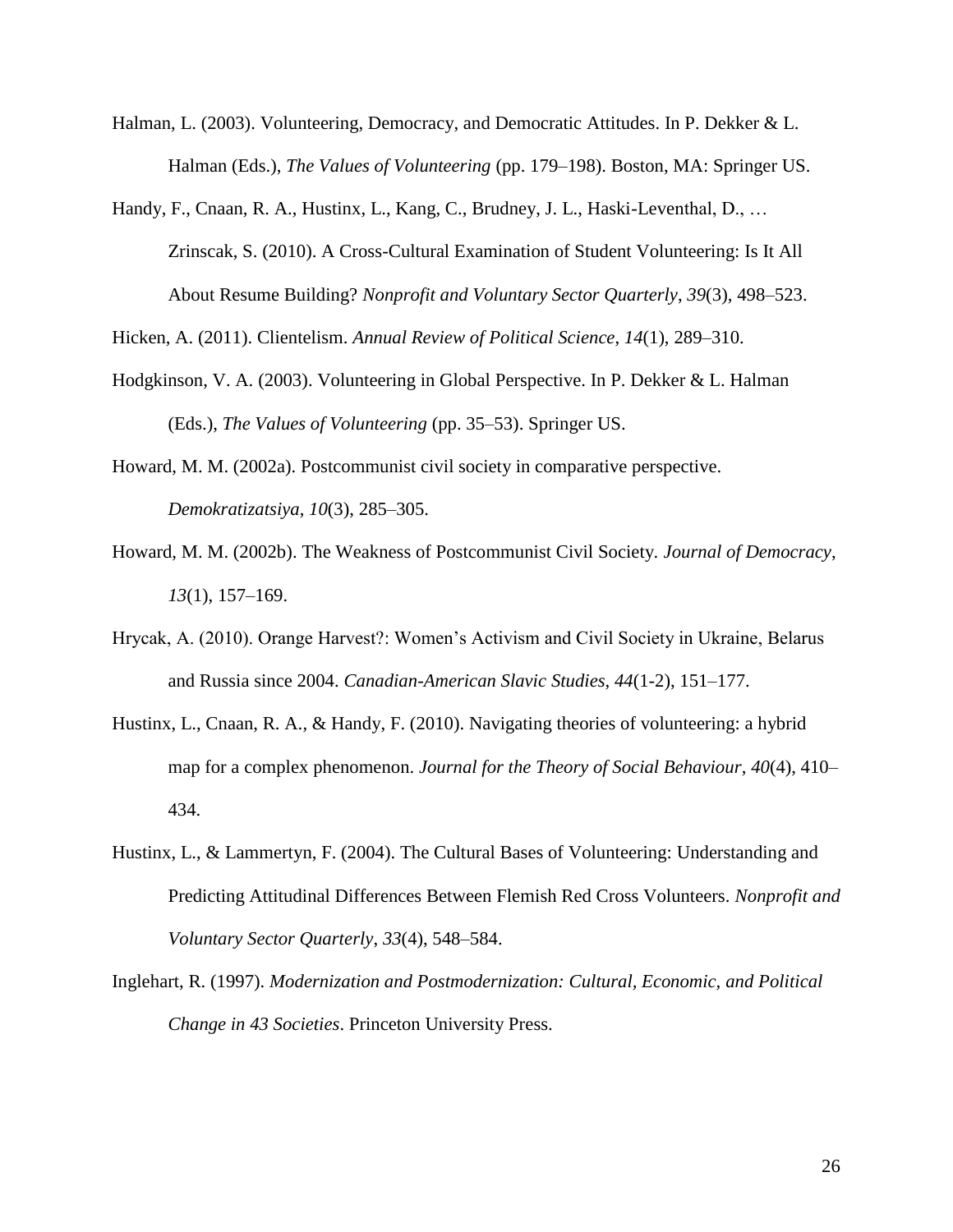- Inglehart, R., & Baker, W. E. (2000). Modernization, Cultural Change, and the Persistence of Traditional Values. *American Sociological Review*, *65*(1), 19–51.
- Kuti, E. (2004). Civic Service in Eastern Europe and Central Asia: From Mandatory Public Work Toward Civic Service. *Nonprofit and Voluntary Sector Quarterly*, *33*(4), 79S–97S.
- Leiber, S. (2007). Transposition of EU social policy in Poland: are there different `worlds of compliance' in East and West? *Journal of European Social Policy*, *17*(4), 349–360.
- Lenzi, M. (2002). Lost Civilization: The Thorough Repression of Civil Society in Belarus. *Demokratizatsiya*, *10*(3), 401–424.
- Ljubownikow, S., Crotty, J. (2013). Civil Society in a Transition Context: The Response of Health and Education NGOs in Russian Industrialised Regions to Legislative Changes. *Nonprofit and Voluntary Sector Quarterly*, *43*(4), 759-776.
- Linz, J., & Stepan, A. (1996). Towards Consolidated Democracies. *Journal of Democracy*, *7*(2), 14–33.
- Lipset, S. M. (1959). Some Social Requisites of Democracy: Economic Development and Political Legitimacy. *American Political Science Review*, *53*(01), 69–105.
- Manning, N. (2004). Diversity and Change in Pre-Accession Central and Eastern Europe Since 1989. *Journal of European Social Policy*, *14*(3), 211–232.
- Marples, D. R. (2006). Color revolutions: The Belarus case. *Communist and Post-Communist Studies*, *39*(3), 351–364.
- Mieriņa, I., & Cers, E. (2014). Is Communism to Blame for Political Disenchantment in Post-Communist Countries? Cohort Analysis of Adults' Political Attitudes. *Europe-Asia Studies*, *66*(7), 1031–1061.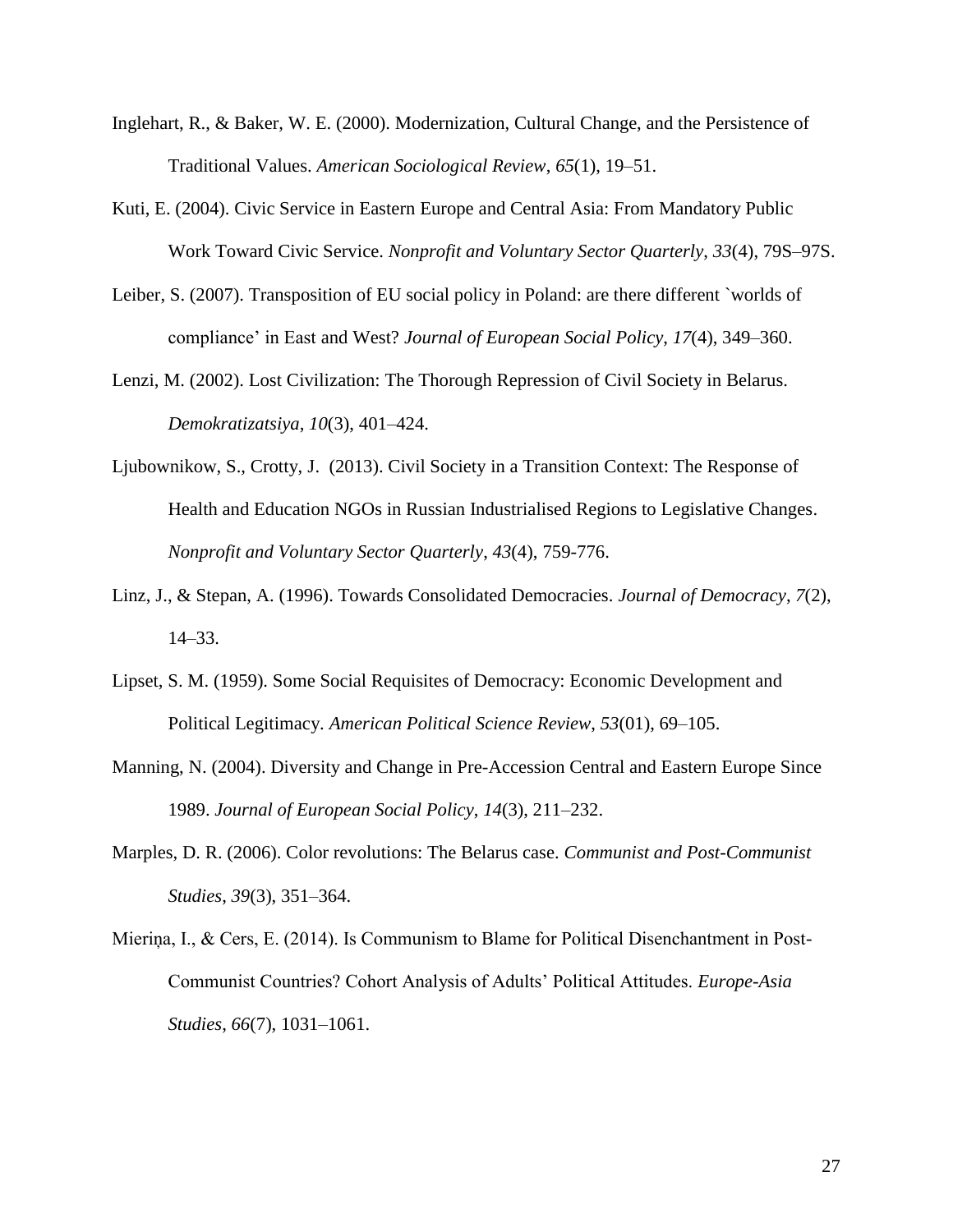- Musick, M. A., & Wilson, J. (2008). *Volunteers: A Social Profile*. Bloomington: Indiana University Press.
- Muukkonen, M. (2009). Framing the Field. *Nonprofit and Voluntary Sector Quarterly*, *38*(4), 684 –700.

Newton, K., & Montero, J. R. (2007). Patterns of Political and Social Participation in Europe. In R. Jowell, C. Roberts, R. Fitzgerald, & G. Eva (Eds.), *Measuring Attitudes Cross-Nationally*. Londong: SAGE Publications. Retrieved from http://srmo.sagepub.com/view/measuring-attitudes-cross-nationally/SAGE.xml

- Penner, L. A. (2002). Dispositional and Organizational Influences on Sustained Volunteerism: An Interactionist Perspective. *Journal of Social Issues*, *58*(3), 447–467.
- Rotolo, T., & Wilson, J. (2012). State-Level Differences in Volunteerism in the United States Research Based on Demographic, Institutional, and Cultural Macrolevel Theories. *Nonprofit and Voluntary Sector Quarterly*, *41*(3), 452–473.
- Round, J., Williams, C. C., & Rodgers, P. (2008). Everyday tactics and spaces of power: the role of informal economies in post-Soviet Ukraine. *Social & Cultural Geography*, *9*(2), 171– 185.
- Ruiter, S., & Graaf, N. D. D. (2006). National Context, Religiosity, and Volunteering: Results from 53 Countries. *American Sociological Review*, *71*(2), 191–210.
- Salamon, L. M., & Anheier, H. K. (1998). Social Origins of Civil Society: Explaining the Nonprofit Sector Cross-Nationally. *Voluntas: International Journal of Voluntary and Nonprofit Organizations*, *9*(3), 213–248.
- Salamon, L. M., & Sokolowski, W. (2003). Institutional Roots of Volunteering: Towards a Macro-Structural Theory of Individual Voluntary Action. In P. Dekker & L. Halman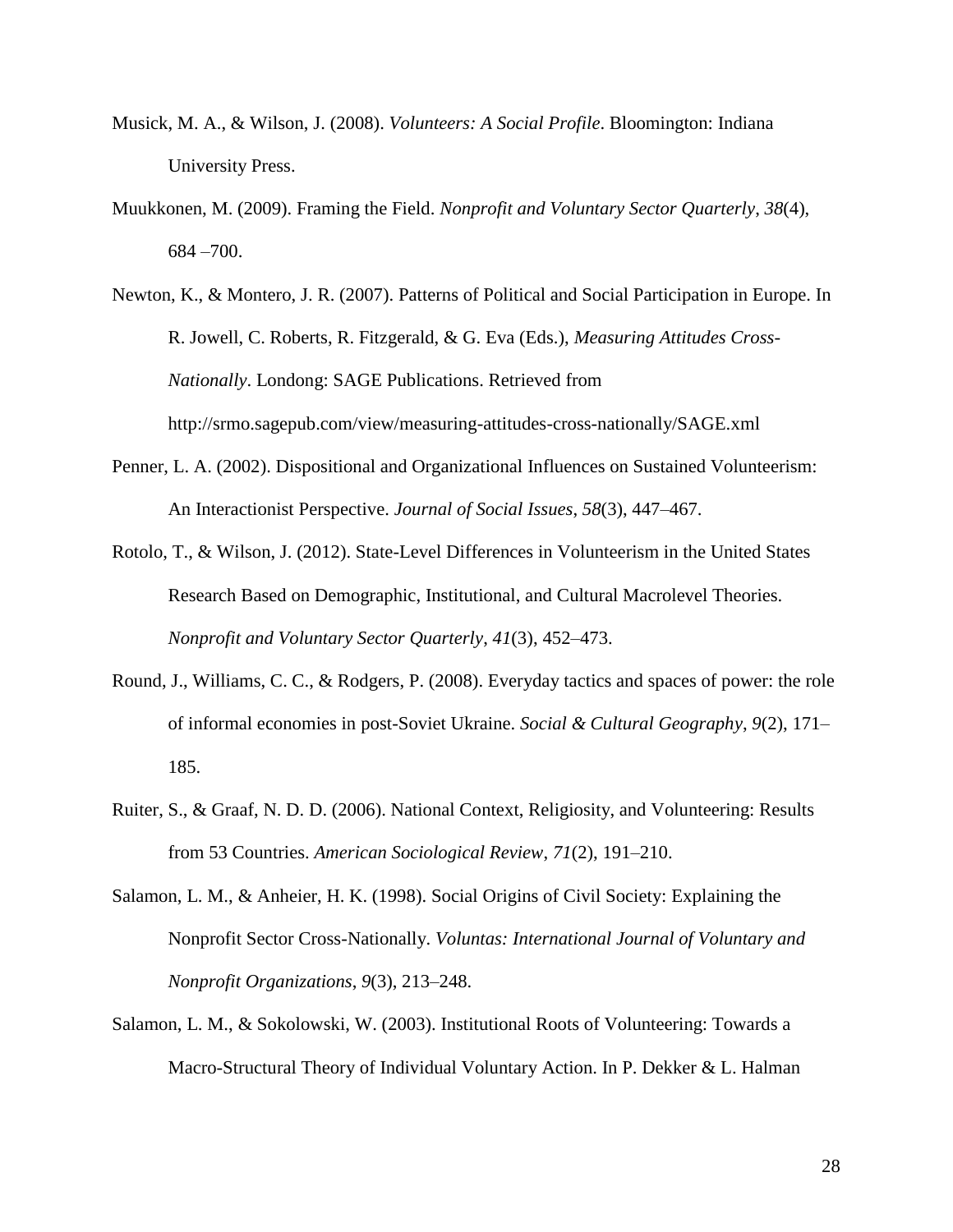(Eds.), *The values of volunteering: cross-cultural perspectives*. New York: Kluwer Academic/Plenum Publishers.

- Silitski, V. (2005). Preempting democracy: the case of Belarus. *Journal of Democracy*, *16*(4), 83–97.
- Snyder, M., & Omoto, A. M. (2008). Volunteerism: Social Issues Perspectives and Social Policy Implications. *Social Issues and Policy Review*, *2*(1), 1–36.
- Stark, D. (1991). Path Dependence and Privatization Strategies in East Central Europe. *East European Politics & Societies*, *6*(1), 17–54.
- Stepanenko, V. (2006). Civil Society in Post-Soviet Ukraine: Civic Ethos in the Framework of Corrupted Sociality? *East European Politics and Societies*, *20*(4), 571–597.
- Stubbs, P., & Zrinščak, S. (2009). Croatian Social Policy: The Legacies of War, State-building and Late Europeanization. *Social Policy & Administration*, *43*(2), 121–135.
- Thomson, C. (1992). *The singing revolution: a political journey through the Baltic States*. Michael Joseph.
- Titterton, M. (2006). Social Policy in a Cold Climate: Health and Social Welfare in Russia. *Social Policy & Administration*, *40*(1), 88–103.
- Tocqueville, A. de. (1864). *Democracy in America*. Cambridge: Sever and Francis.
- Tudoroiu, T. (2007). Rose, Orange, and Tulip: The failed post-Soviet revolutions. *Communist and Post-Communist Studies*, *40*(3), 315–342.
- Uhlin, A. (2010). The Structure and Culture of Post-Communist Civil Society in Latvia. *Europe-Asia Studies*, *62*(5), 829–852.
- Voicu, B., & Voicu, M. (2009). Volunteers and volunteering in Central and Eastern Europe. *Sociologia*, *41*(6), 539–563.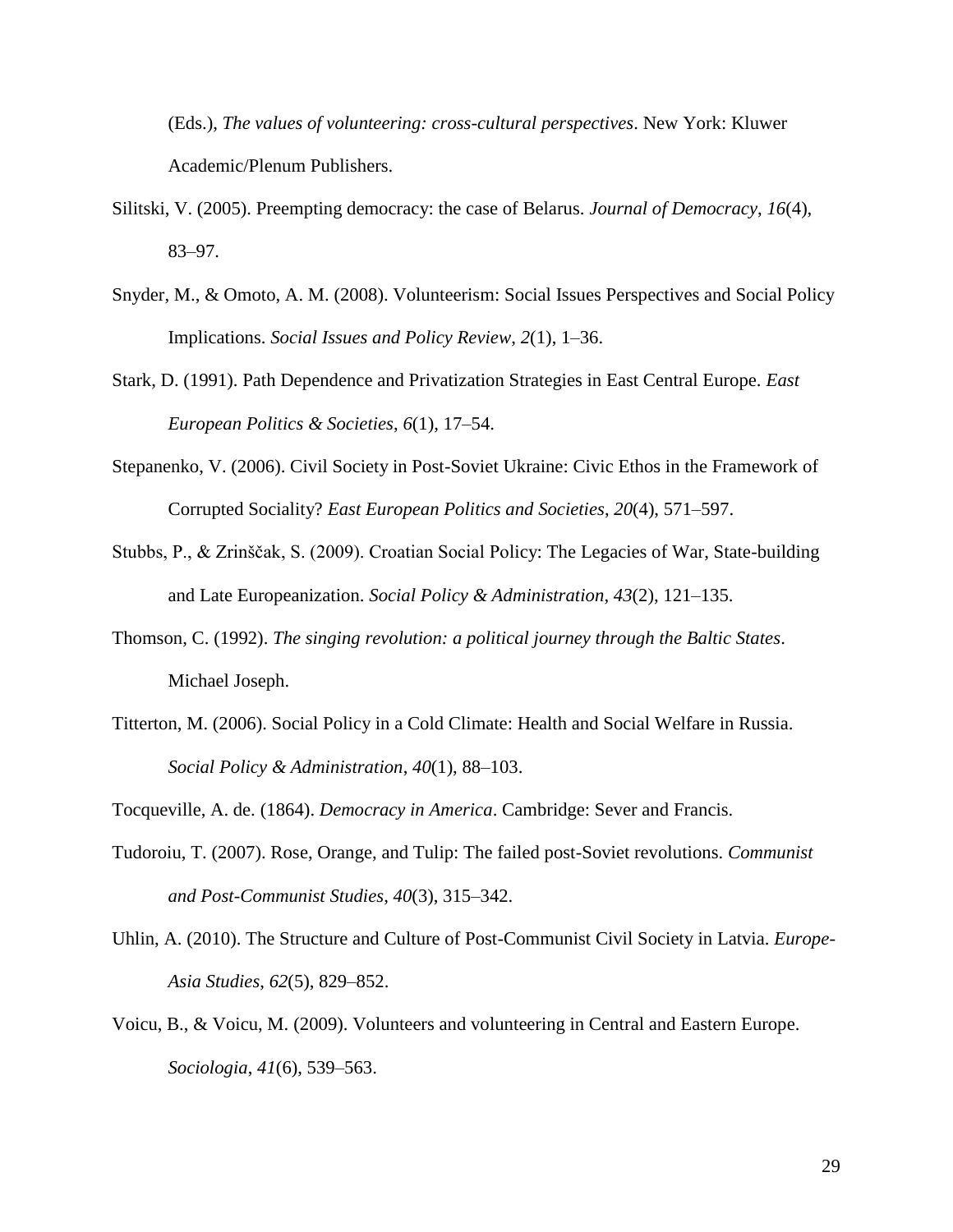- Wagner, A. (2000). Reframing 'Social Origins' Theory: The Structural Transformation of the Public Sphere. *Nonprofit and Voluntary Sector Quarterly*, *29*(4), 541–553.
- Wegren, S., & Konitzer, A. (2007). Prospects for Managed Democracy in Russia. *Europe-Asia Studies*, *59*(6), 1025–1047.

Wilson, J. (2000). Volunteering. *Annual Review of Sociology*, *26*, 215–240.

Wilson, J. (2012). Volunteerism Research: A Review Essay. *Nonprofit and Voluntary Sector Quarterly*, *41*(2), 176–212.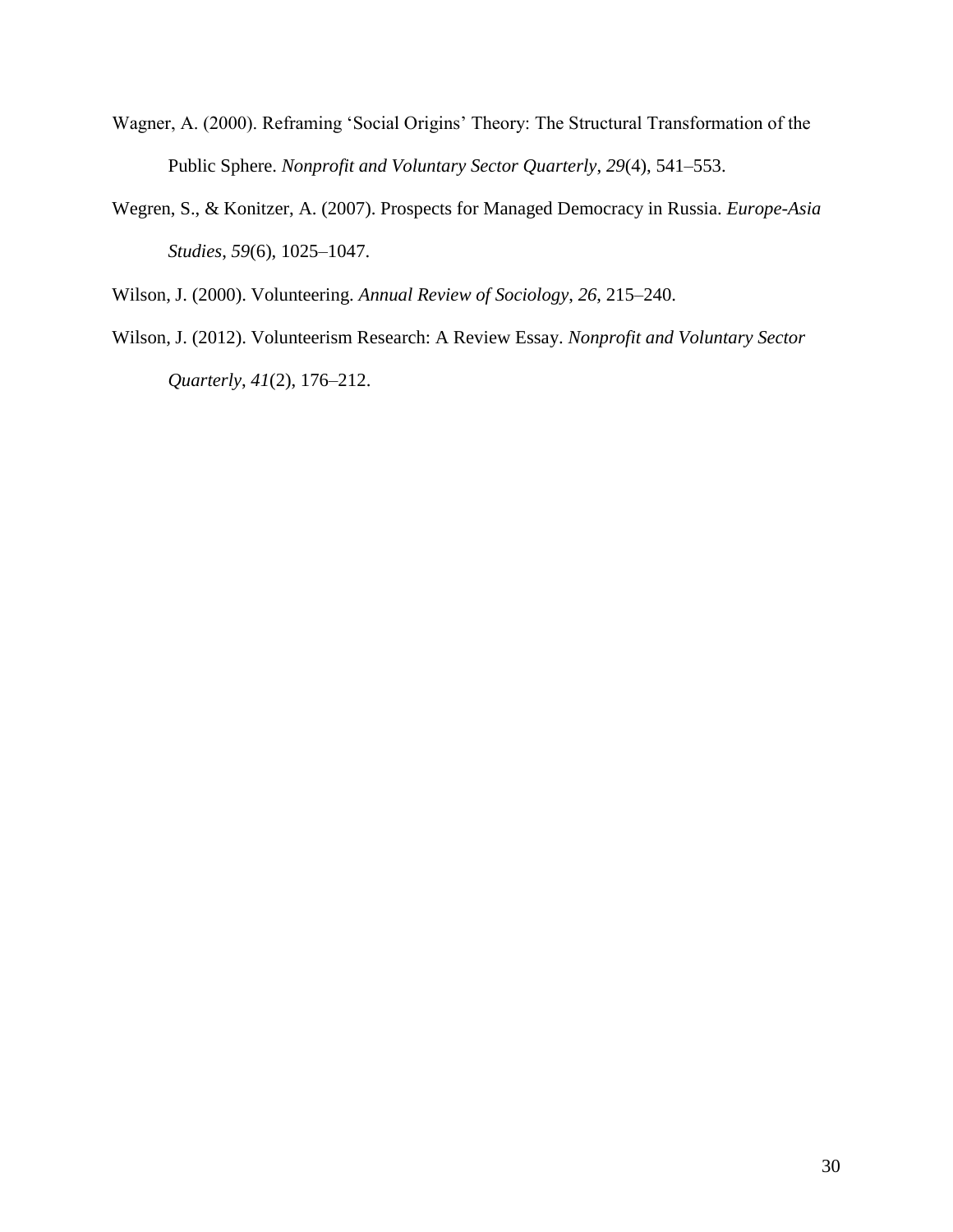### **Tables**

|  | Table I: Levels of Civil Liberties and other Predictors of Voluntary Work 1998-2008 |
|--|-------------------------------------------------------------------------------------|
|  |                                                                                     |

|                                     | Voluntary    |        | Voluntary                  |        |
|-------------------------------------|--------------|--------|----------------------------|--------|
|                                     | work in 1999 |        | work in 2008               |        |
| <b>The Index of Civil Liberties</b> | $0.16***$    | (0.02) | $0.19***$                  | (0.02) |
| Age                                 | $-0.0052$    | (0.00) | 0.00023                    | (0.00) |
| Sex (Female) Male                   | $-0.027$     | (0.07) | $0.23***$                  | (0.07) |
| <b>Education</b> (no degree) Degree | $0.66***$    | (0.08) | $0.45***$                  | (0.07) |
| <b>Religiousness</b>                |              |        |                            |        |
| (Non-religious/atheist)             |              |        |                            |        |
| Religious                           | 0.089        | (0.08) | $-0.22$ <sup>**</sup>      | (0.07) |
| Non-response                        | $-0.27*$     | (0.13) | $-0.40$ **                 | (0.15) |
| <b>Employment</b> (Unemployed)      |              |        | $\mathcal{L}^{\text{max}}$ |        |
| Retired                             | $0.47*$      | (0.19) | $-0.017$                   | (0.21) |
| Other (student, housewife,          | $0.94***$    | (0.18) | $0.54***$                  | (0.20) |
| other)                              |              |        |                            |        |
| Employed or self-employed           | $0.96***$    | (0.15) | $0.84***$                  | (0.18) |
| <b>Relative harmonized income</b>   |              |        |                            |        |
| (Low)                               |              |        |                            |        |
| Medium                              | 0.14         | (0.10) | $-0.082$                   | (0.08) |
| High                                | 0.031        | (0.10) | $-0.0040$                  | (0.09) |
| Non-response                        | $-0.17$      | (0.15) | $-0.18$                    | (0.11) |
| Constant                            | $-3.25***$   | (0.25) | $-3.72***$                 | (0.25) |
| $\mathbf N$                         | 7715         |        | 8968                       |        |
| $\mathbf{F}$                        | 20.43        |        | 25.59                      |        |

Standard errors in parentheses

 $p < 0.05$ ,  $\binom{**}{p} < 0.01$ ,  $\binom{***}{p} < 0.001$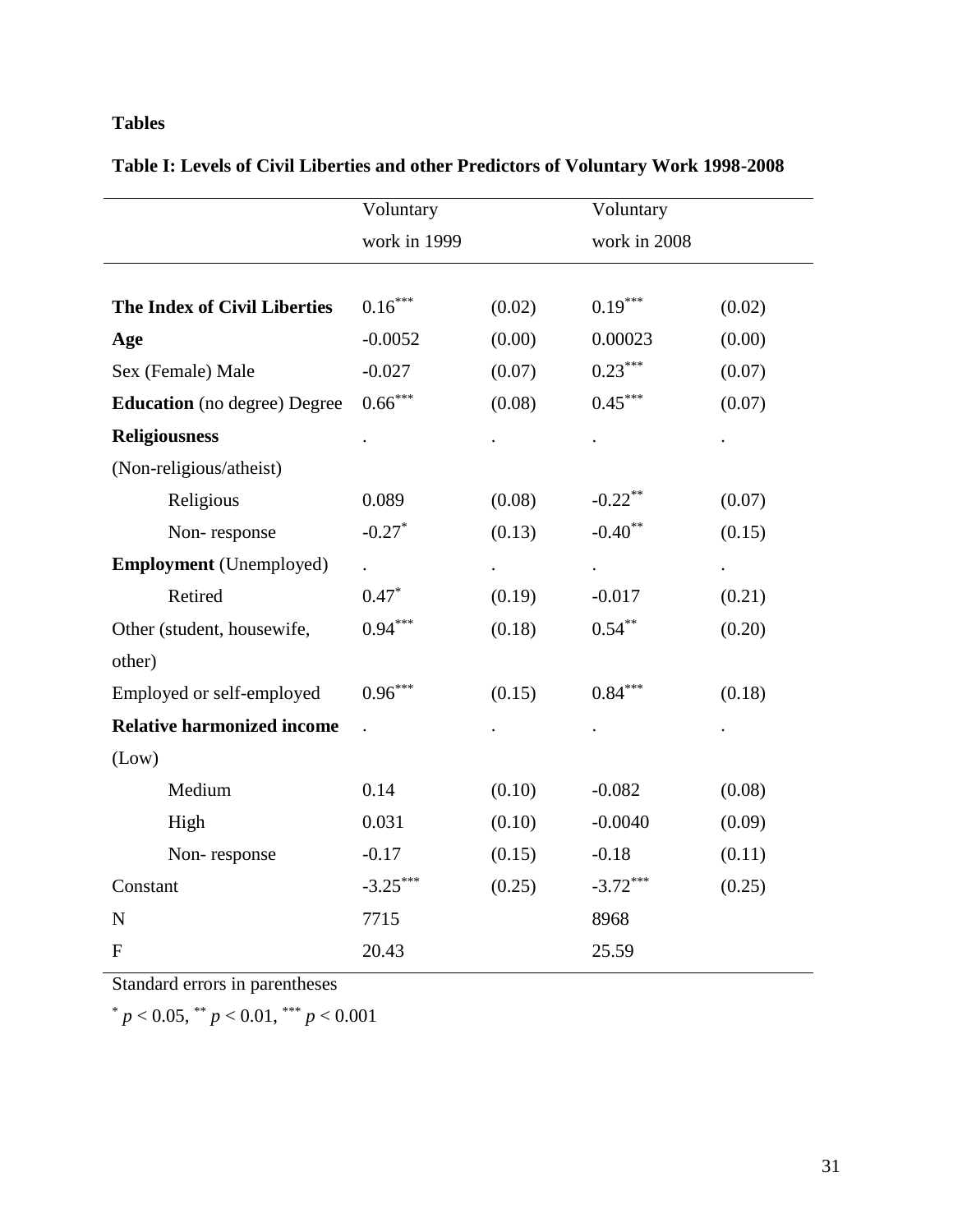|                     | Voluntary work: low | Voluntary work: high      |
|---------------------|---------------------|---------------------------|
| Civil liberty: high | Mobilization        | Europeanization           |
|                     | (Ukraine)           | (Latvia, Lithuania and    |
|                     |                     | Estonia)                  |
| Civil liberty: low  | Pre-emption         | Compulsory voluntary work |
|                     | (Russia, Belarus)   | (Soviet Union)            |

# **Table II: Voluntary Work Regimes in six FSU countries**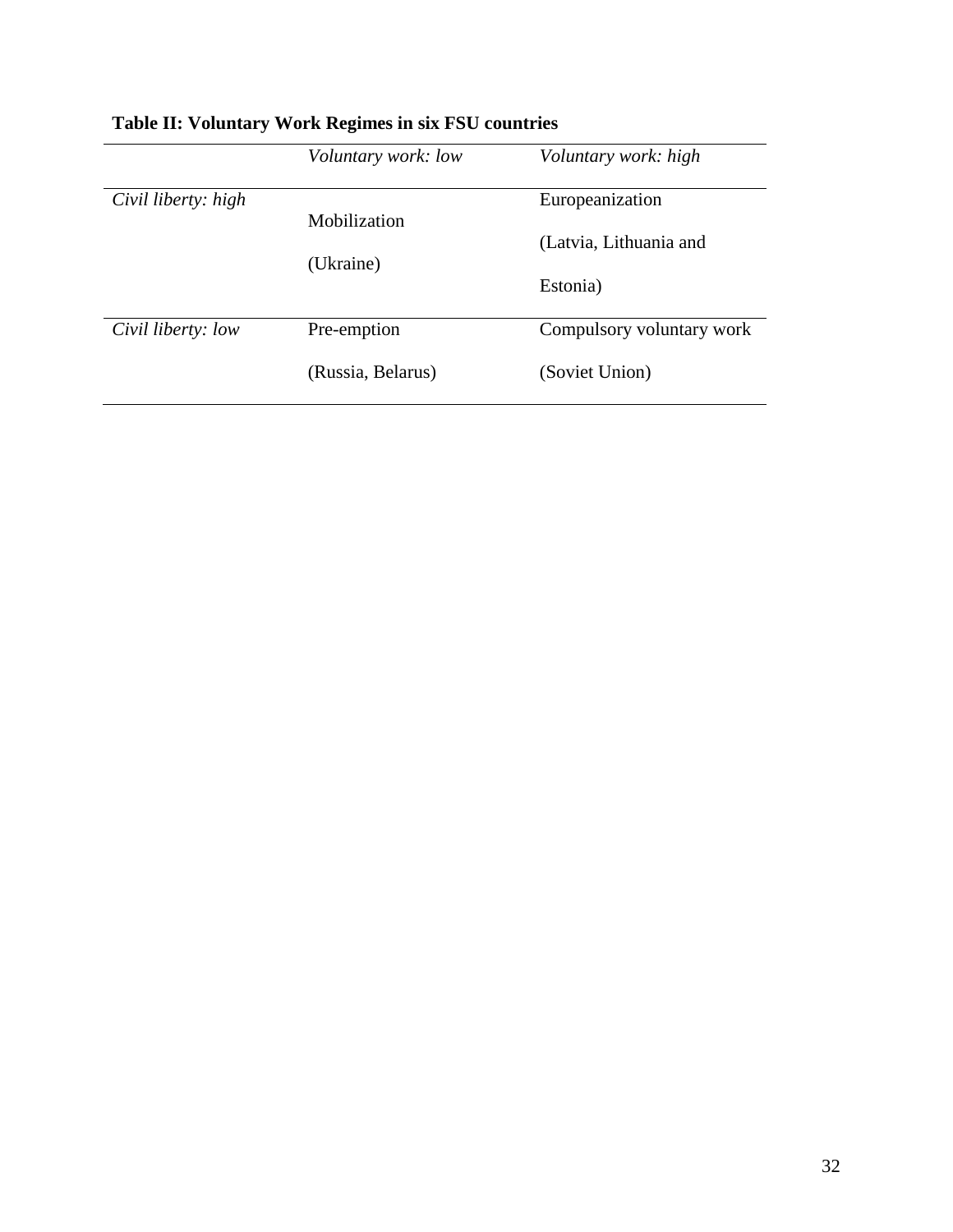## **Figures**



**Figure I: Changes in the Index of Civil liberties (1991-2014)**